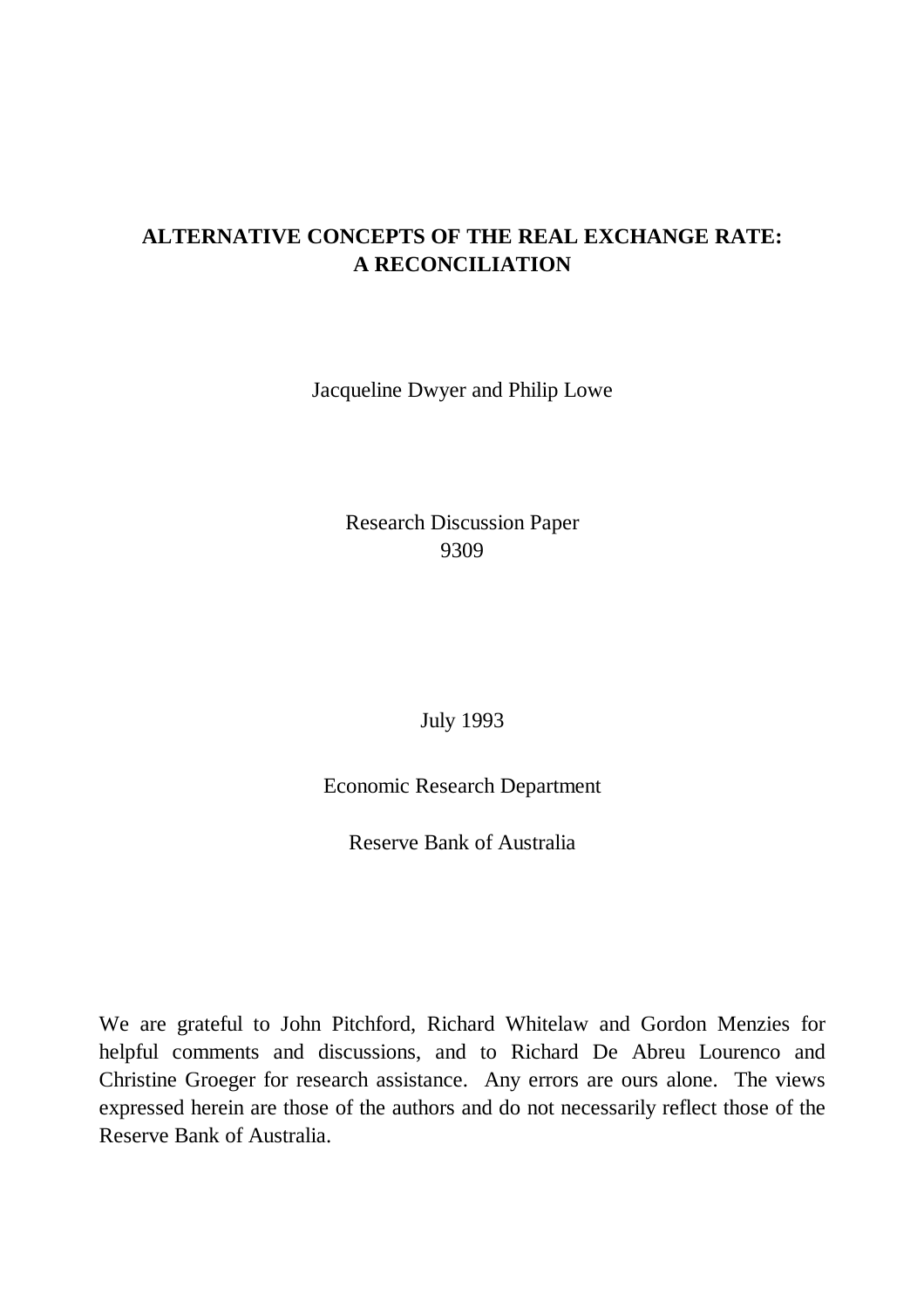#### **ABSTRACT**

Widespread reference to the real exchange rate stems from the belief that it is a useful summary indicator of key economic information. There exist, however, two forms of the real exchange rate: one form is based on deviations from purchasing power parity, while the other is based on the ratio of domestic prices of nontradeables to tradeables. In this paper, an attempt is made to reconcile the two forms of the real exchange rate, both in theory and in practice. It is shown analytically that under certain restrictive conditions they will be equivalent. These conditions are, however, not always met so that in practice the two forms of the real exchange rate diverge. Changes in the productivity of the traded goods sector and the terms of trade are shown to be the principal sources of divergence. Identification of such economic fundamentals is central to the proper interpretation of movements in real exchange rates and, therefore, the efficacy of any attempt by policy makers to effect changes in them.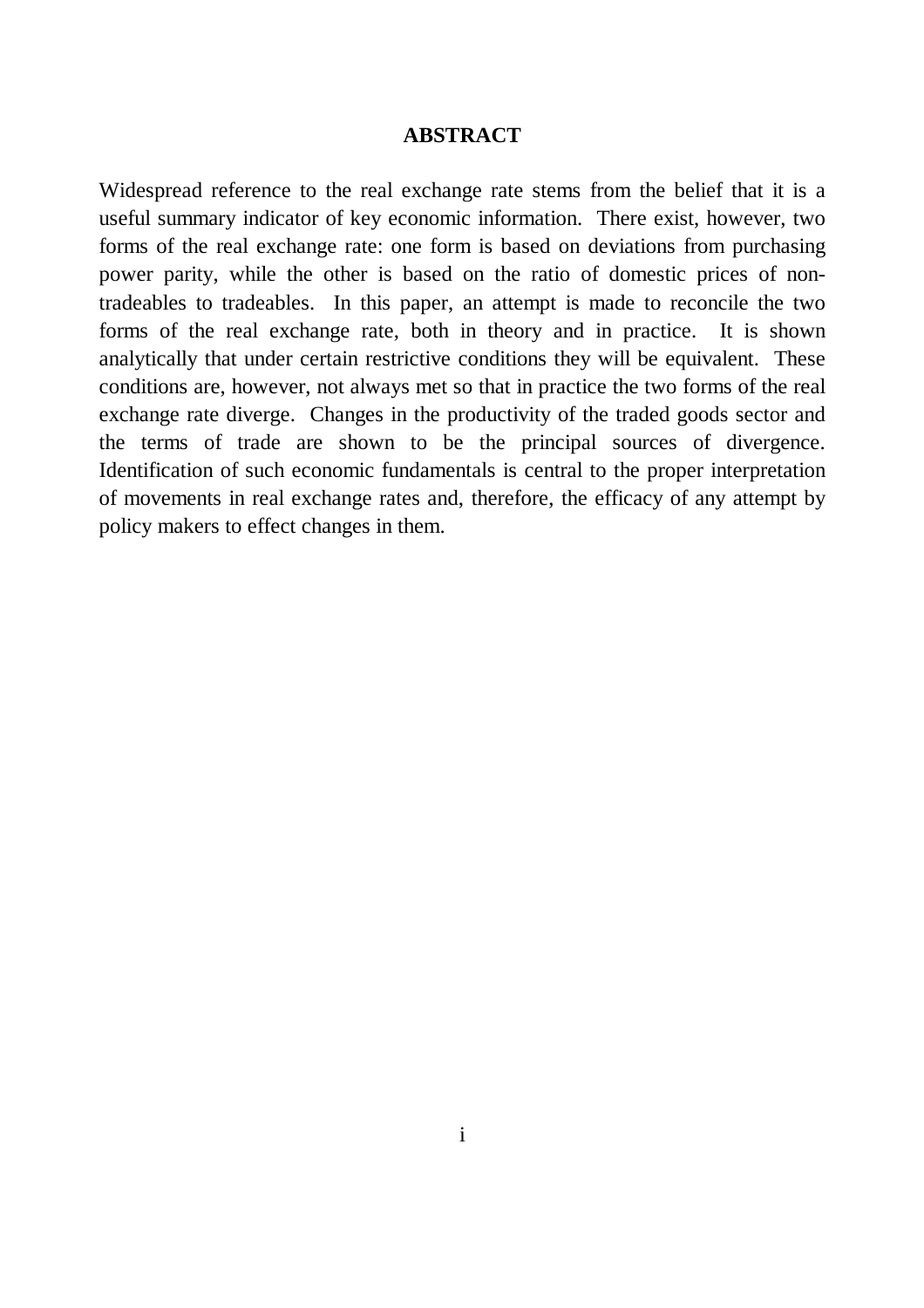|  |  | <b>TABLE OF CONTENTS</b> |
|--|--|--------------------------|
|--|--|--------------------------|

| 1. | Introduction                      |                                                               | $\mathbf{1}$   |
|----|-----------------------------------|---------------------------------------------------------------|----------------|
| 2. | The Theory of Real Exchange Rates |                                                               | $\overline{2}$ |
| 3. |                                   | <b>Sources of Disparity</b>                                   |                |
|    | 3.1                               | <b>Productivity Bias</b>                                      | $\overline{7}$ |
|    | 3.2                               | Terms of Trade                                                | 10             |
| 4. |                                   | Evidence of a Disparity                                       |                |
|    | 4.1                               | <b>Measuring Real Exchange Rates</b>                          |                |
|    | 4.2                               | Australia's Real Exchange Rate                                | 14             |
|    | 4.3                               | <b>International Comparisons</b>                              | 18             |
|    |                                   | <b>Secular Movements in Domestic Relative Prices</b><br>4.3.1 | 18             |
|    |                                   | 4.3.2 Real Exchange Rates and the Terms of Trade              | 22             |
| 5. |                                   | <b>Summary and Conclusions</b>                                | 26             |
|    | Appendix: Data                    |                                                               | 29             |
|    | (a) Domestic Relative Prices      |                                                               | 29             |
|    |                                   | (b) Deviations from PPP                                       | 29             |
|    | References                        |                                                               | 31             |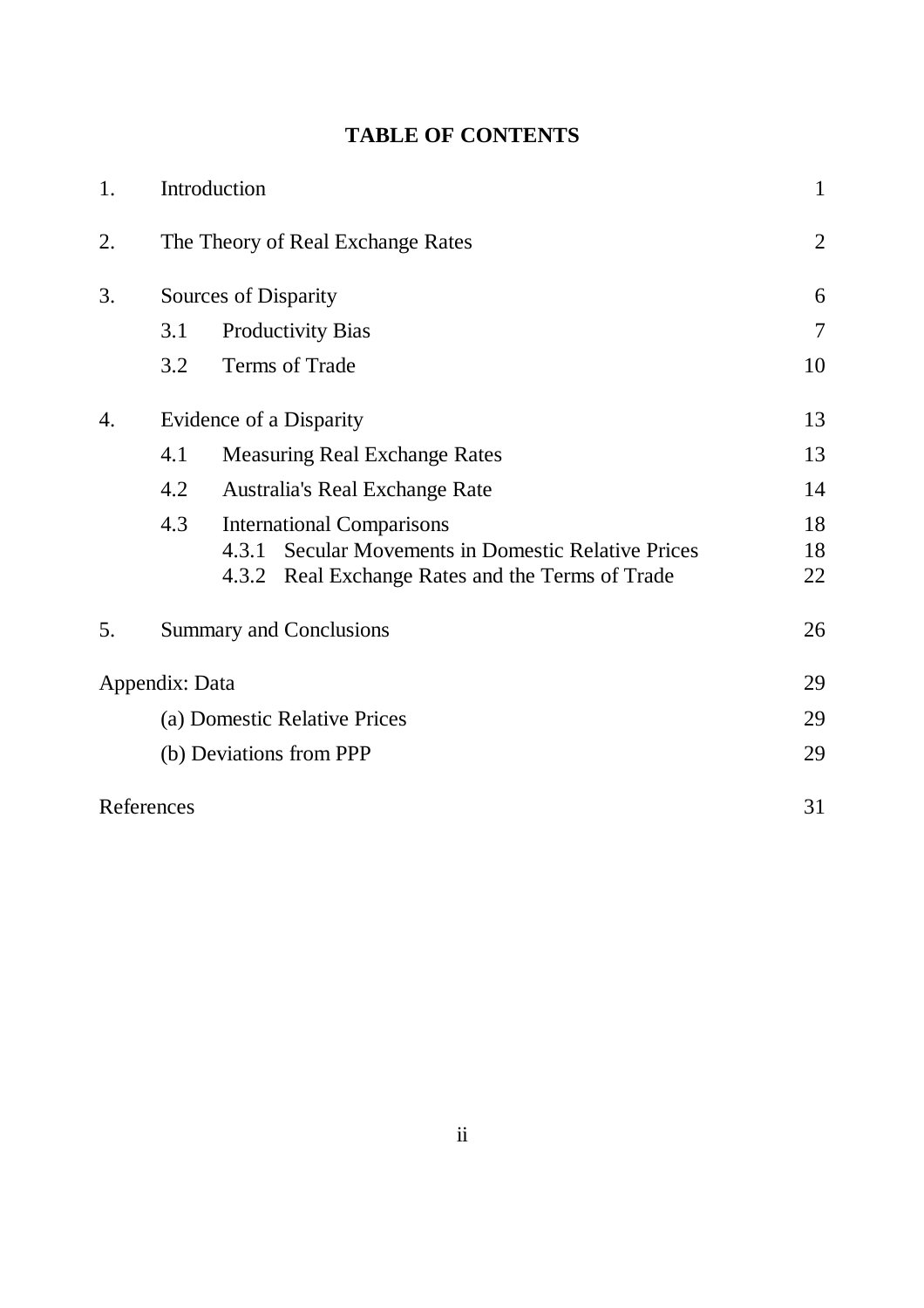## **ALTERNATIVE CONCEPTS OF THE REAL EXCHANGE RATE: A RECONCILIATION**

#### **Jacqueline Dwyer and Philip Lowe**

## **1. INTRODUCTION**

The real exchange rate has occupied a prominent place in both theoretical and policy debate during the last decade. The widespread reference to the real exchange rate stems, in large part, from the belief that it is a useful summary measure of key economic information. For instance, it is commonly used as a measure of competitiveness of the traded goods sector and even as a measure of the standard of living in one country relative to another. In addition, changes in the real exchange rate are seen as an important part of the adjustment process to real shocks. Given the importance of the real exchange rate, there is surprisingly little agreement concerning both how to measure and interpret movements in it. In large part, disagreement stems from the fact that the term "real exchange rate" has been applied to two different concepts.

The traditional form of the real exchange rate is that based on deviations from purchasing power parity (PPP). This measure came to prominence at the end of World War I with estimations by Cassel (1918) and has been used widely both in Australia and internationally. The other form of real exchange rate has evolved from the theoretical model of a dependent economy and is based on the ratio of domestic prices of non-tradeables to tradeables. It is most often associated with Salter (1959) and Swan (1960, 1963). Despite the equilibrating role afforded to domestic relative prices in theoretical models of open economies, practical difficulties associated with the estimation of such prices have resulted in widespread adoption of the PPP based measure of the real exchange rate. Typically, movements in it have been presumed to be indicative of changes in domestic relative prices (O'Mara, Carland and Campbell 1980).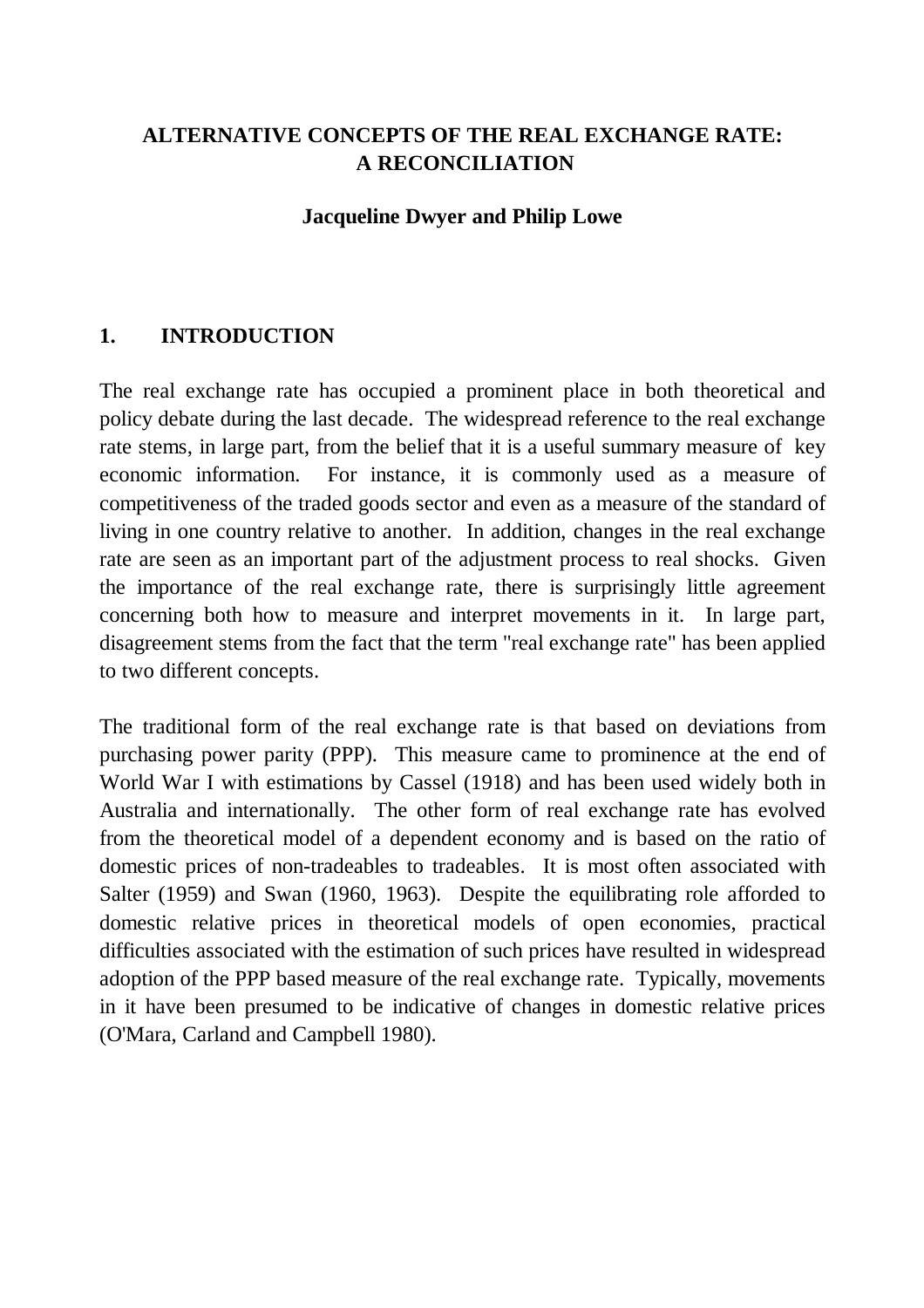However, over recent years, a variety of estimates of domestic relative prices have become available for Australia.<sup>1</sup> All relative domestic price series indicate that during the last five years the relative price of non-traded goods has risen. This finding is in contrast to the real depreciation suggested by deviations from PPP. The two forms of real exchange rate appear to give countervailing signals. How should such signals be interpreted? In this paper, an attempt is made to reconcile different measures and interpretations of the real exchange rate.

First, it is shown that the two forms of the real exchange rate will only generate similar results under extremely restrictive assumptions; most importantly, unchanging relative prices abroad. In most nations this condition is violated. Relative prices, both at home and abroad, may change for a variety of reasons. In this paper, two sources of change are considered: productivity growth in the traded goods sector, and movements in the terms of trade. Second, it is argued that proper interpretation of movements in real exchange rates requires consideration of the source and permanency of the change in relative prices both at home and abroad.

The paper is organised as follows. In Section 2, there is a brief theoretical exposition of the relationship between the two forms of the real exchange rate. In Section 3, sources of divergent movements in the two measures are identified. In particular, the implications of changes in the terms of trade and productivity for alternative measures of the real exchange rate are explored. In Section 4, different estimates of Australia's real exchange rate are presented. Disparate movements in various published estimates of the real exchange rate are appraised and shown to contain valuable information about developments in both the Australian and foreign economies. Finally, in Section 5, conclusions and policy implications are drawn.

### **2. THE THEORY OF REAL EXCHANGE RATES**

-

The "conventional" real exchange rate is based on deviations from PPP and draws on an established body of empirical literature.<sup>2</sup> Proponents of PPP claim that, in the long run, nominal exchange rates should move in line with inflation differentials so

<sup>&</sup>lt;sup>1</sup> See for example Shann (1982), Pitchford (1986), Dwyer (1991, 1992) and Lattimore (1988).

<sup>&</sup>lt;sup>2</sup> The concept of PPP has evolved over several centuries; for a review see Officer (1976) and Dornbusch (1987).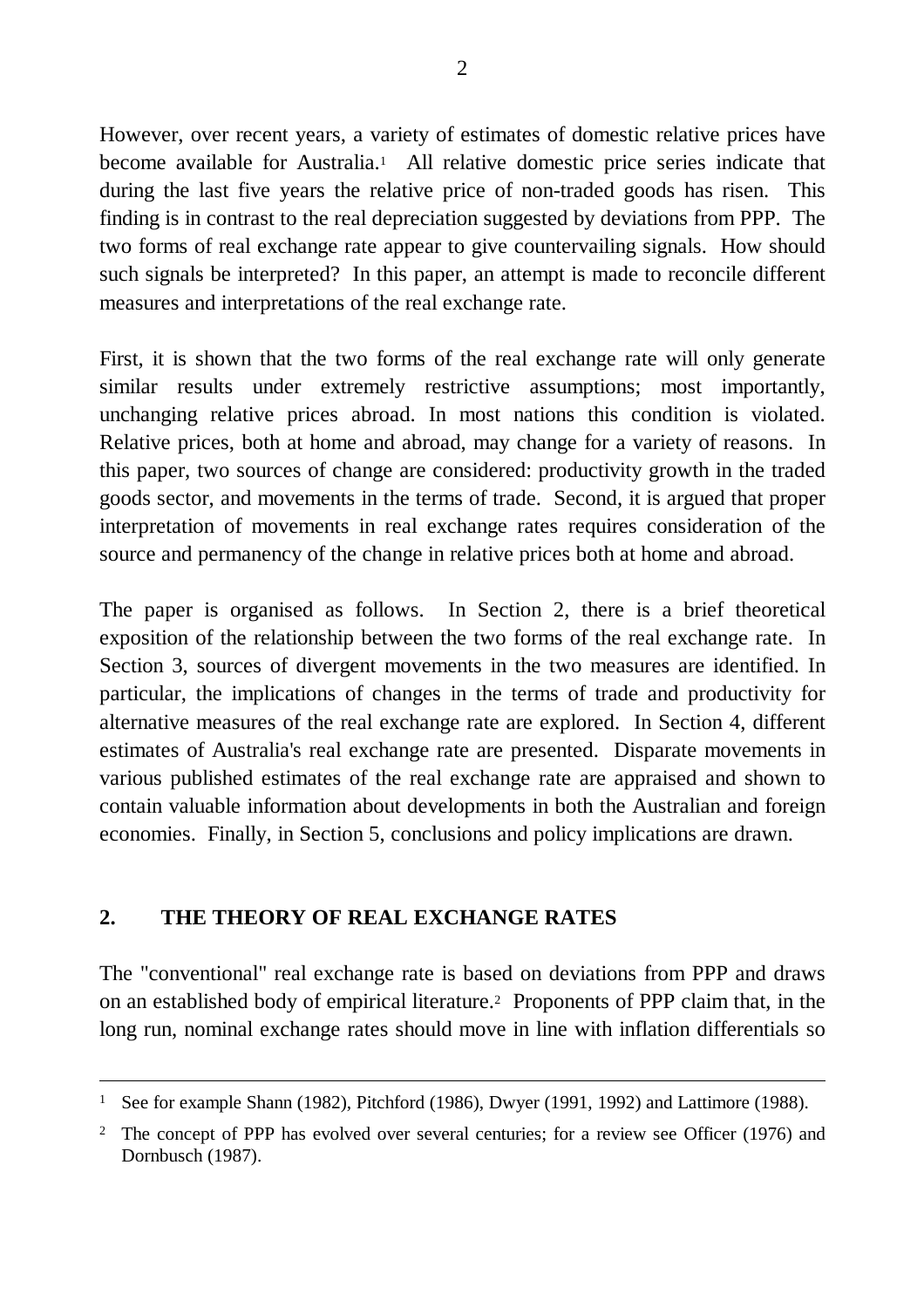that their real values remain constant (Cassel 1918; Officer 1976). Deviations from PPP represent a change in the real value of the currency. A real exchange rate that measures such deviation can be expressed as:

$$
R_p = \frac{EP}{P^*}
$$
 (1)

where: *E* is the nominal exchange rate index expressed in units of foreign currency per unit of domestic currency; *P* is the domestic price index; and *P\** is the foreign price index. A fall in  $R_p$  represents a real depreciation.

In contrast, the relative domestic price form of the real exchange rate does not include a rate of exchange between currencies. Instead, it is the ratio of the domestic price indices for non-traded  $(P_n)$  and traded goods  $(P_t)$ :

$$
R_r = \frac{P_n}{P_t} \tag{2}
$$

where  $P_t$  is the composite price of exports and imports.<sup>3</sup>

 $\overline{a}$ 

Again, a fall in  $R_r$  represents a real depreciation. This relative domestic price concept has evolved from the "Australian model" in which a unique relative price of traded and non-traded goods is required for the simultaneous attainment of internal and external balance (Salter 1959; Swan 1960, 1963).<sup>4</sup> While explicit reference to this domestic price ratio as a real exchange rate stems from Gregory (1976), the notion was popularised by Dornbusch (1980). Dornbusch demonstrated that if the domestic price of non-traded goods is given, attainment of the equilibrium relative price requires adjustment of the domestic price of traded goods. Given the law of one price, this requires an adjustment of the exchange rate. Thus, changes in  $R_r$  can

<sup>&</sup>lt;sup>3</sup> For the composite commodity theorem to be invoked, the relative price of exports and imports must remain stable (Green 1976). This implies a constant terms of trade assumption.

<sup>&</sup>lt;sup>4</sup> In this model, the economy comprises a traded and non-traded goods sector in which the relative prices of these goods influence the allocation of resources and expenditure. The price of traded goods is determined on world markets in accordance with the law of one price, while the price of non-traded goods is determined by domestic demand. The economy has attained internal balance if there is equality of demand for and supply of non-traded goods. Similarly, external balance is represented by the equality of demand for and supply of traded goods. Equilibrium is defined by the simultaneous attainment of internal and external balance.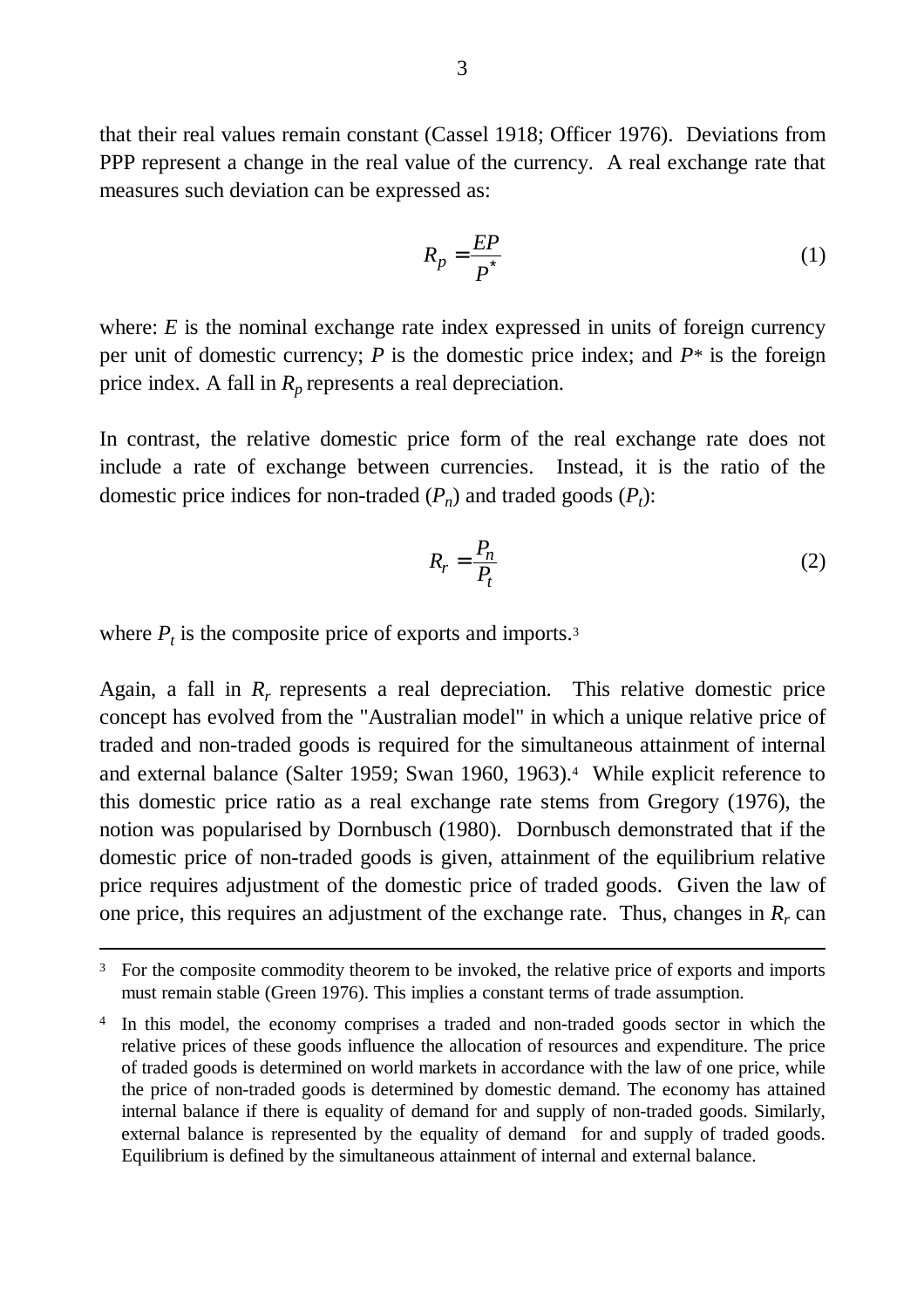be associated with a rate of exchange between currencies.<sup>5</sup> The equilibrating role afforded to domestic relative prices in the Australian model has become central to the theory of open economy macroeconomics.

Clearly, the relative domestic price form of the real exchange rate and that based on deviations from PPP are fundamentally different in expression and have evolved from different streams of literature. However, they are related. In fact, under a special set of restrictive conditions, deviations from PPP will be *proportional* to changes in domestic relative prices.

In order to demonstrate this relationship, the general price levels used in  $R_p$  must be decomposed into their traded and non-traded goods components:

$$
P = P_t^{1-a} P_n^a \tag{3}
$$

$$
P^* = P_t^{*1-b} P_n^{*b} \tag{4}
$$

where: a star (\*) denotes the foreign variable;  $\alpha$  is the share of non-traded goods in domestic consumption; and β is the share of non-traded goods in foreign consumption.

Following Lowe (1992),<sup>6</sup> substituting these price terms into equation (1) and rearranging gives:

$$
R_p = \frac{\left[\frac{P_n}{P_t}\right]^a P_t E}{\left[\frac{P_n^*}{P_t^*}\right]^b P_t^*}
$$
\n(5)

<sup>&</sup>lt;sup>5</sup> In turn, given prices of non-traded goods abroad, all movements in  $R_r$  can be associated with a change in the real value of the currency.

<sup>6</sup> See also expositions by Clements and Frenkel (1980), McKenzie (1986), Nguyen and Martin (1987) and Dwyer (1991).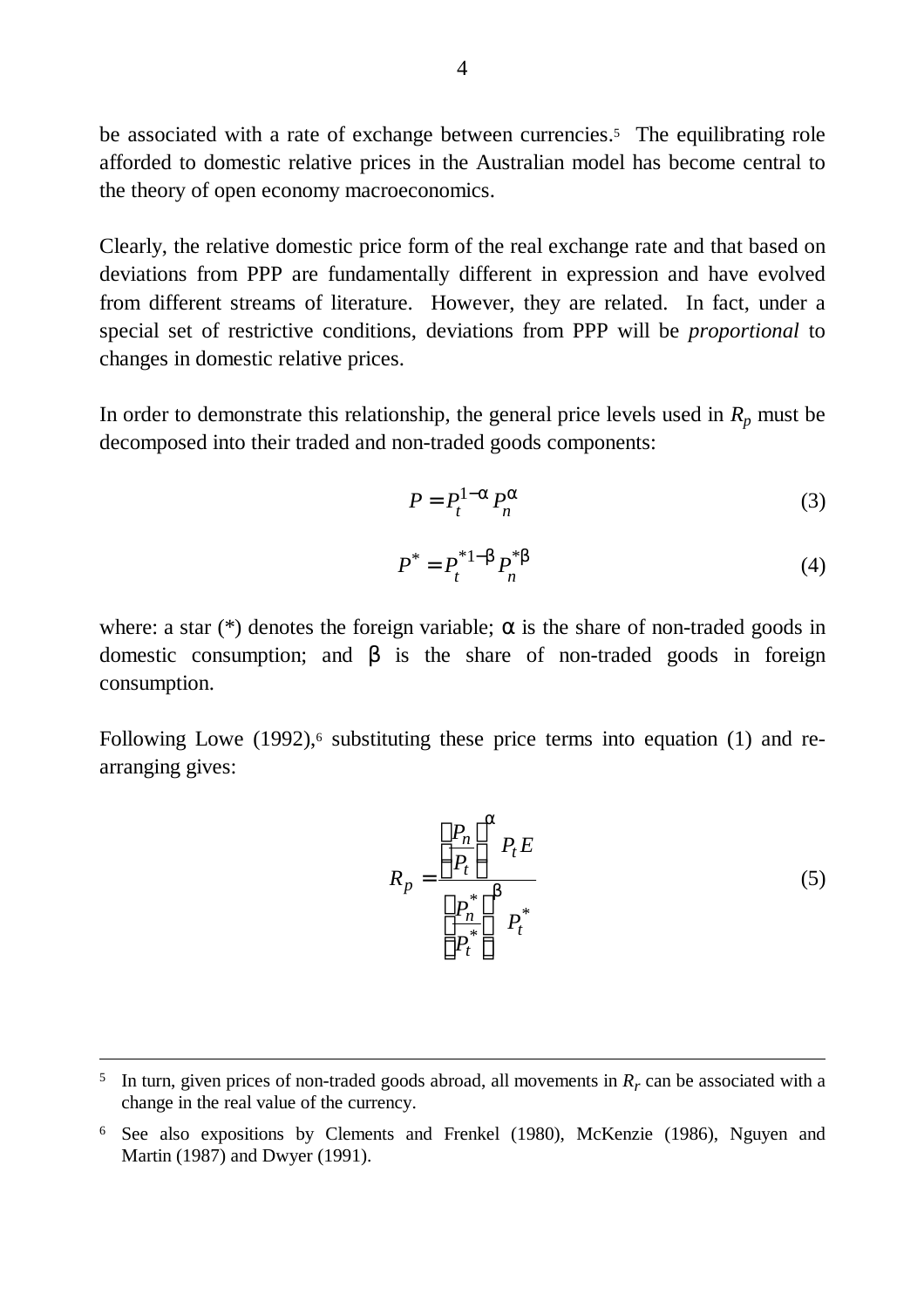Thus  $R_r$  (the relative price form of the real exchange rate) can be recognised as a term in the numerator of this expression for  $R_p$  (that real exchange rate which measures deviations from PPP).

From equation (5) it is apparent that movements in  $R_p$  will only be proportional to those in  $R_r$  if the following two conditions hold:

(i) the law of one price; and

-

(ii) relative internal prices abroad remain unchanged.

First, if the law of one price holds, the price index for traded goods, expressed in a common currency, will be the same in both the domestic and foreign countries (so that  $P_t E = P_t^*$ ). In this case, equation (5) can be rewritten as:

$$
R_p = \frac{[R_r]^a}{[R_r^*]^b}
$$
 (6)

Second, movements in  $R_p$  and  $R_r$  will only be proportional if  $R_r^*$  is constant.<sup>7</sup> In this case:

$$
\mathbf{R}_p^{\mathbf{S}} = \mathbf{a} \mathbf{R}_r^{\mathbf{S}} \tag{7}
$$

where **t** denotes proportional change. The important point to note is that even if both conditions are satisfied, movements in the two forms of the real exchange rate will not be the same; they will instead be proportional, governed by the factor of proportionality α.

In the limit, if  $\alpha$  were unity so that all goods are non-traded, changes in  $R_p$  would be identical to changes in  $R_r$ . Thus the difference between the changes in the two forms of real exchange rate will be greater, the larger is the share of tradeables in

<sup>&</sup>lt;sup>7</sup> It should be noted that if  $R_r^*$  is not constant, differences between α and β will be a further source of divergence. Thus conceptually, differences in the degree of openness between nations will influence divergent movement between the two forms of real exchange rate. The extent to which this emerges as an important practical issue is, however, difficult to measure.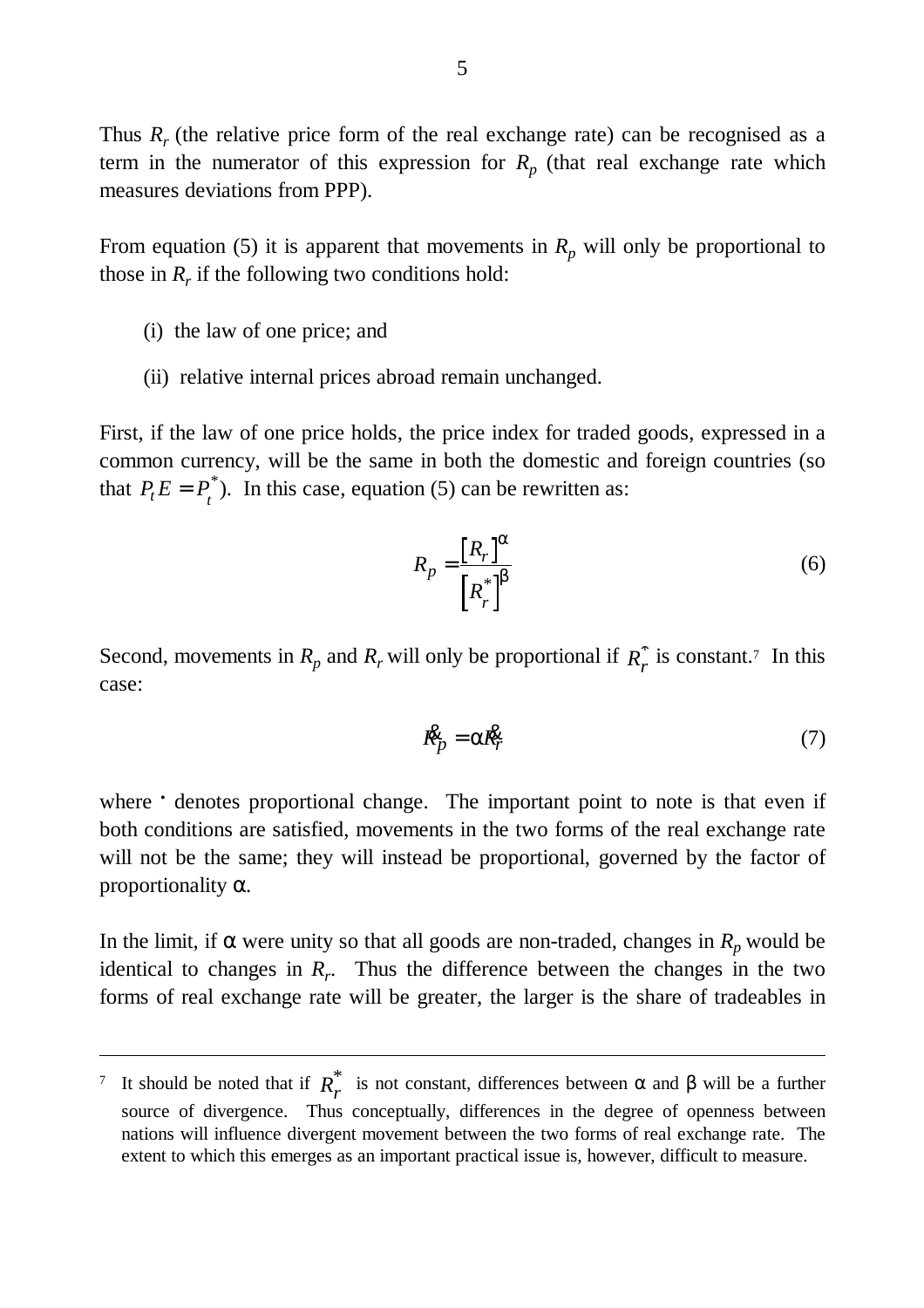domestic consumption.<sup>8</sup> There is, however, a direct relationship between the two measures of the real exchange rate.

#### **3. SOURCES OF DISPARITY**

Given that deviations from PPP can only be identified with changes in domestic relative prices under a special set of conditions, it follows that disparate movements in  $R_p$  and  $R_r$  will reflect a violation of these conditions. Thus central to reconciliation of the two forms of real exchange rate is the relevance of the key assumptions of the law of one price and the stability of relative prices in foreign economies.

The law of one price is one of the oldest postulates of economics.<sup>9</sup> Typically, it is argued to hold in a relative sense so that, allowing for a "wedge factor" of transactions costs, the domestic and foreign prices of traded goods are equated by the exchange rate. Departures from the law are clearly evident in the short run and will detract from the equivalence of  $R_p$  and  $R_r$  temporarily.<sup>10</sup> However, there is a widespread acceptance that the law of one price is applicable in the long run.

The assumption that domestic relative prices remain stable in foreign economies is more contentious. Some authors have defended the assumption on the grounds that while relative prices will vary in an individual foreign economy, such variations can be expected to offset each other so that, in aggregate, foreign relative prices remain fairly stable (O'Mara *et al.* 1980; Nguyen and Martin 1987). However, the validity of this assumption has been challenged by empirical researchers (Shann 1982, 1986; Whitelaw and Howe 1992; Lowe 1992).

For the purpose of this paper it is assumed that the law of one price holds in the long run. This permits any *systematic* disparity between  $R_p$  and  $R_r$  to be explained in terms of the way in which the relative prices of non-traded goods changes at home

<sup>&</sup>lt;sup>8</sup> If  $\alpha$  were zero so that all goods are traded, changes in  $R_p$  would also be zero so that no deviations from purchasing power parity would occur as long as the law of one price held.

<sup>&</sup>lt;sup>9</sup> For an early discussion see Cairnes (1874).

<sup>10</sup> A prominent and comprehensive survey is that by Kravis and Lipsey (1978). For a recent review of the empirical literature see Menon (1992).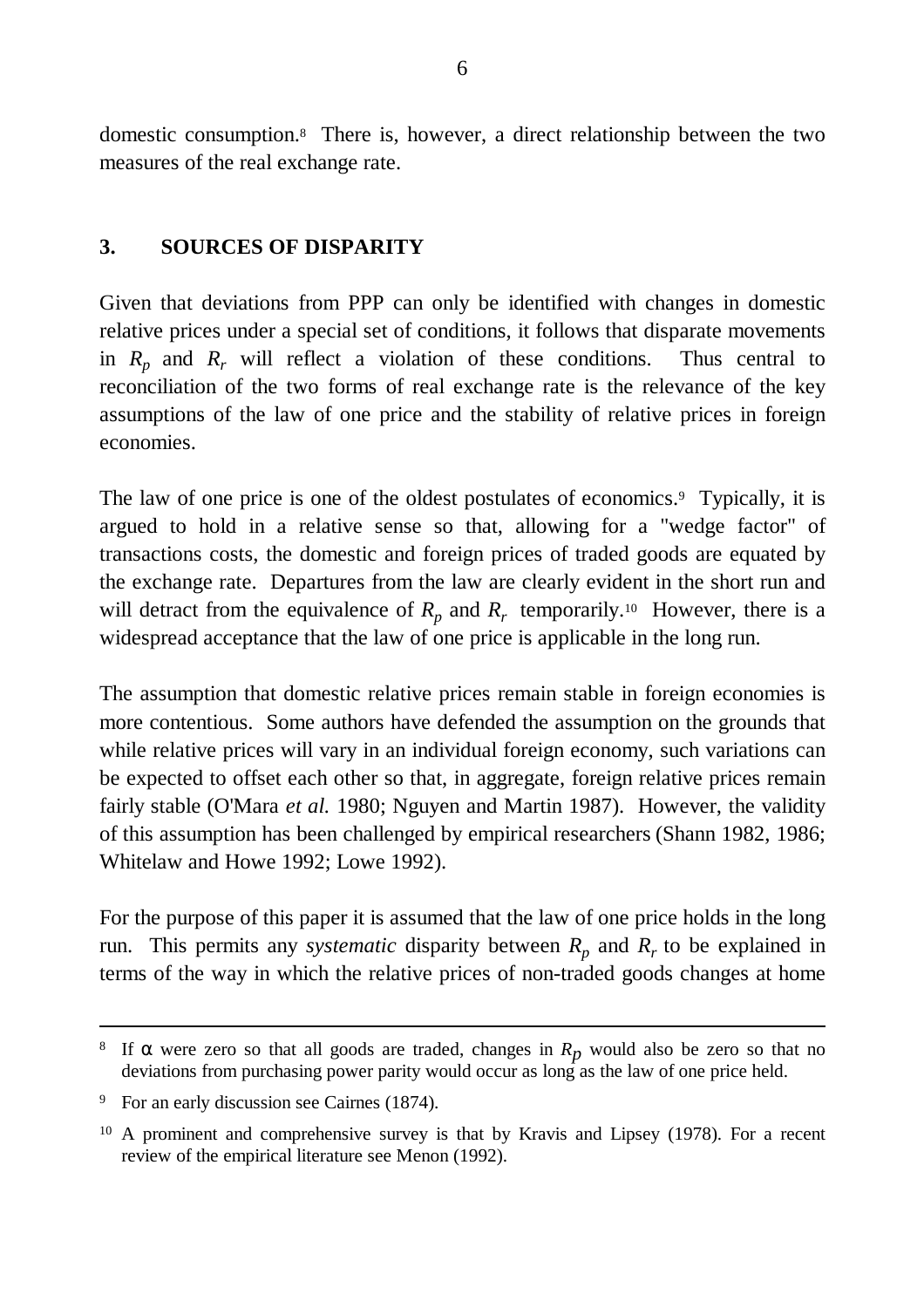and abroad. Relative prices in the domestic economy may move differently to those abroad due to various shocks. In this paper, two main sources of shock are considered: productivity growth in the traded goods sector and changes in the terms of trade. It will be shown that the source of the shock is of primary importance to the interpretation of observed disparities between  $R_p$  and  $R_r$ .

Consider first, the effect on real exchange rates of a productivity shock.

## **3.1 Productivity Bias**

-

International differences in rates of productivity are considered to be a key contributor to movements in relative prices at home and abroad and are, therefore, a potential source of divergence between  $R_p$  and  $R_r$ . The importance of productivity movements in driving relative prices was highlighted by Balassa (1964). In brief, he hypothesised that a country experiencing an increase in the productivity of its traded goods sector would also experience an increase in the relative domestic price of its *non*-traded goods. This change in relative prices is often referred to as "productivity bias". The term "bias" arises because the increase in the price of non-traded goods causes an appreciation of the real exchange rate which makes the domestic currency appear to be "overvalued".<sup>11</sup>

Balassa's arguments have been captured in the Dornbusch (1980) synthesis of the Australian model.<sup>12</sup> In this model, an increase in the productivity of the traded goods sector has the following effect. At the initial relative price, the productivity shock increases demand for labour in the traded goods sector. There is an attendant rise in wages in the traded goods sector which, with mobile labour, also results in an increase in wages in the non-traded goods sector. This generates excess demand for

<sup>11</sup> Balassa made this observation with respect to deviations from PPP.

<sup>&</sup>lt;sup>12</sup> Following Salter (1959), Dornbusch (1980) specifies that goods in the traded and non-traded goods sectors are produced using labour (which is mobile between sectors) and capital (which is sector specific). Diminishing returns to labour are assumed. Factor returns are flexible, ensuring continuous full employment.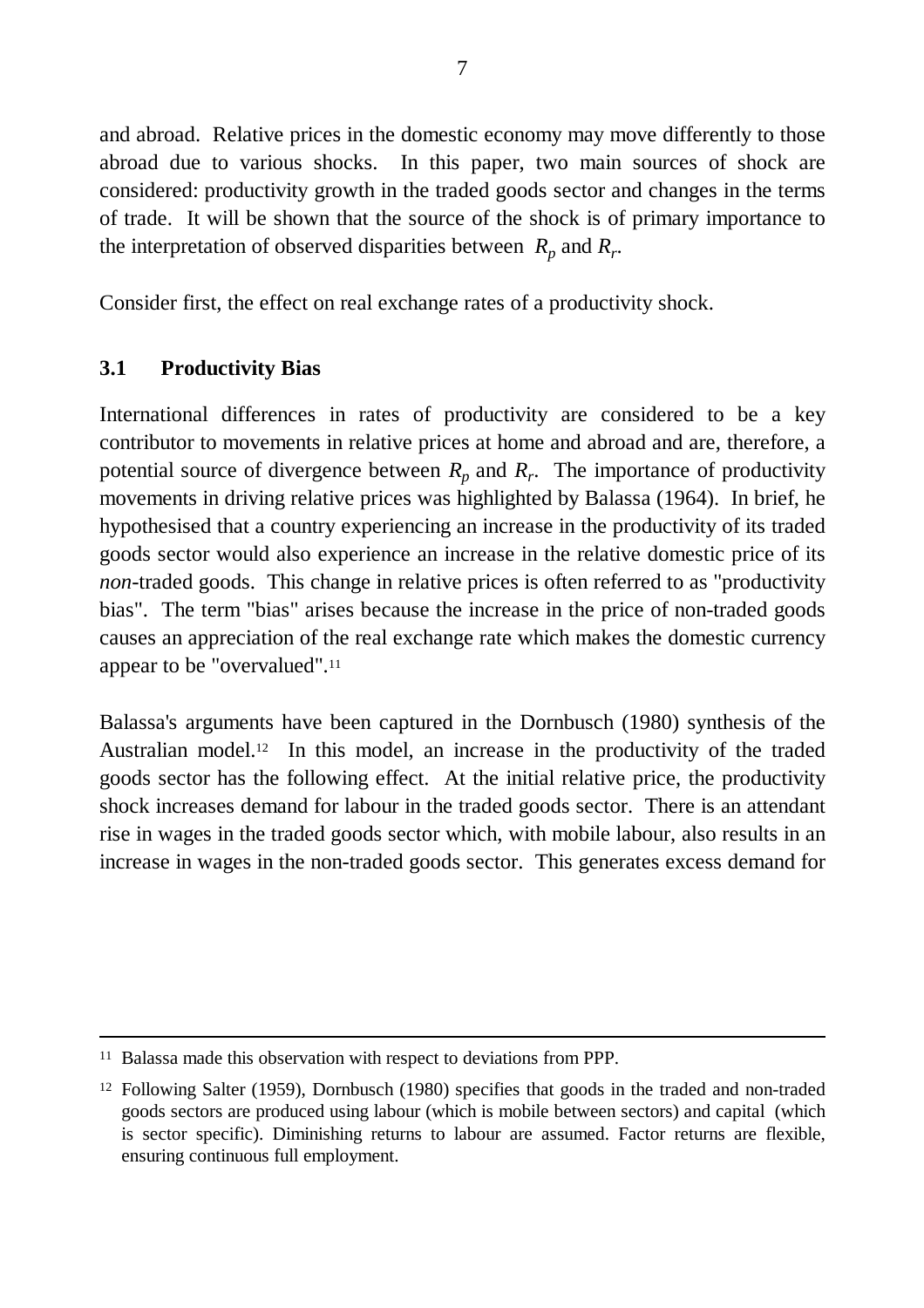non-traded goods.13 Consequently, there is an increase in the relative price of nontradeables.

Conversely, faster relative productivity growth in the non-traded goods sector will tend to exert downward pressure on the relative price of non-tradeables. However, evidence suggests that productivity growth is faster in the traded goods sector than in the non-traded goods sector. It also suggests that international differences in productivity are greatest in the traded goods sector.14 The effect of this on relative prices is twofold. First, faster productivity growth in the traded goods sector will contribute to a secular increase in the relative price of non-tradeables. Second, relative prices at home and abroad will move in line with productivity differentials. This not only contributes to divergence between  $R_p$  and  $R_r$ , but has implications for the interpretation of movements in the respective real exchange rates.

Consider the case in which productivity growth occurs only in the traded goods sector and that this growth is faster in the domestic economy than it is abroad. In this case,  $R_r$  will be increasing at a faster rate than  $R_r^*$ . From equation (6) it follows that the PPP based real exchange rate will also be increasing.

Can such an appreciation necessarily be interpreted as a loss of competitiveness? The answer is, no. Faster productivity growth in the domestic traded goods sector (relative to that abroad) with *no change* in the real exchange rate results in an increase in competitiveness - that is, the domestic traded goods sector is able to attract resources from the non-traded goods sector.15 However, in equilibrium, it is not possible for the real exchange rate to remain unchanged. It must appreciate. Real appreciation means that the flow of resources into the traded goods sector is reduced relative to the case of no appreciation. Nonetheless, the resource flow is

<sup>&</sup>lt;sup>13</sup> At unchanged prices, labour flows out of the non-traded goods sector, reducing the supply of non-traded goods. At the same time, the increased income generated by higher productivity increases the demand for non-traded goods.

<sup>&</sup>lt;sup>14</sup> Productivity differentials between the traded and non-traded goods sector are estimated by Goldstein and Officer (1979) and Lowe (1992). For an analysis of international differences in productivity and their effects on relative prices see Kravis and Lipsey (1988) and Mellis (1993).

<sup>&</sup>lt;sup>15</sup> At unchanged relative prices, an increase in the productivity of the traded goods sector would increase the value of marginal product of factors used in the production of traded goods; thus resources would flow into that sector.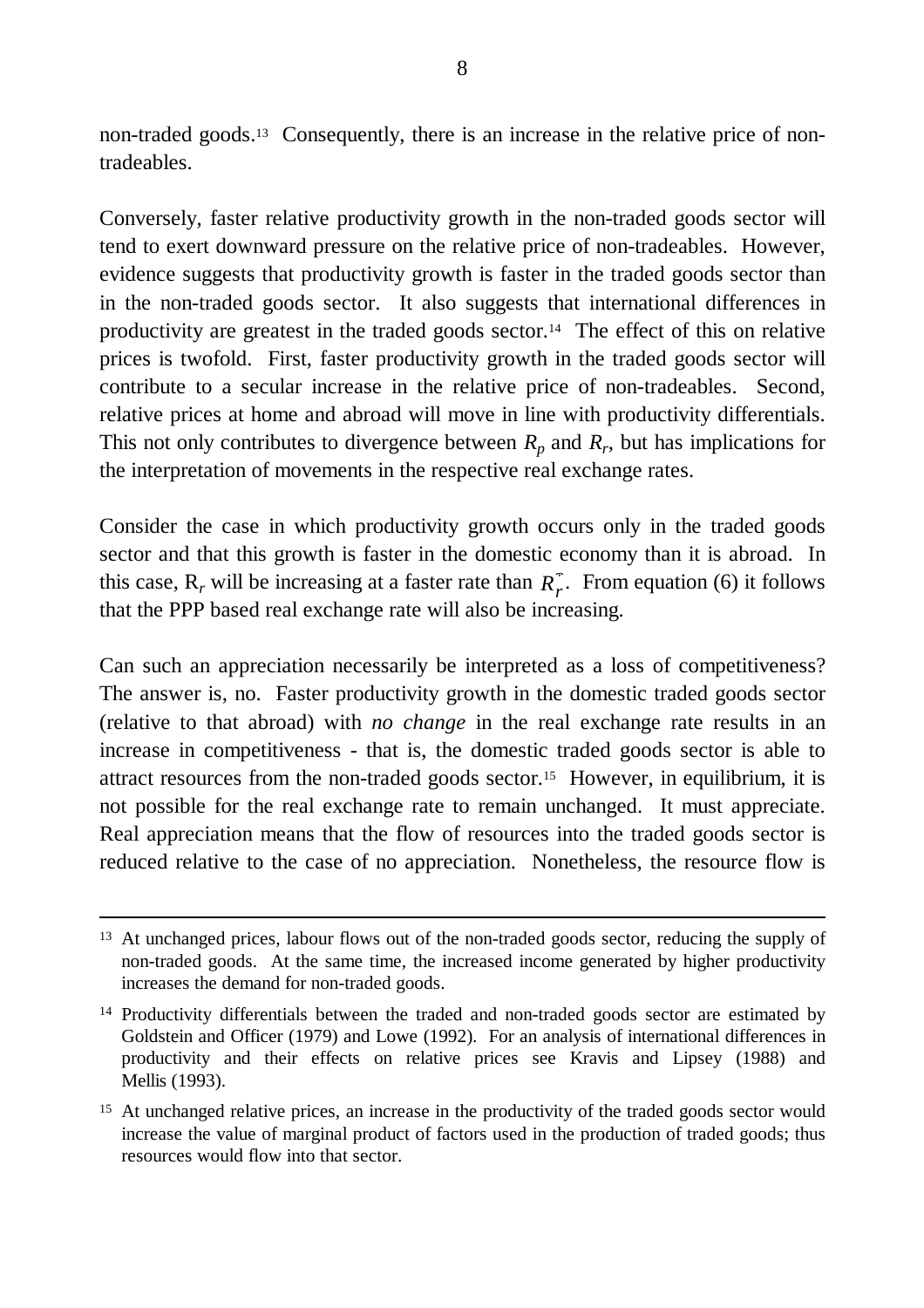positive.16 In this sense, the competitiveness of the traded goods sector has improved *despite* real appreciation of the currency.

Now suppose that the foreign country experiences faster productivity growth than the domestic economy. In this case,  $R_r^*$  will increase at a faster rate than  $R_r$ . From equation (6) it follows that  $R_p$  will fall. The important point to note is that the two forms of real exchange rate will move in *opposite* directions. However, in this example, the depreciation of  $R_p$  indicates that the productivity performance of the domestic traded goods sector is inferior to that of the foreign country.

Can such real depreciation necessarily be interpreted as an increase in competitiveness? Again, the answer is no. In this case, slower growth in productivity (relative to that abroad) with *no change* in the real exchange rate results in a decrease in competitiveness - that is, the traded goods sector is less able to attract resources from the non-traded goods sector. However, in equilibrium, it is not possible for the real exchange rate to remain unchanged. It must depreciate. Real depreciation means that the flow of resources into the traded goods sector is increased relative to the case of no depreciation. Nonetheless, the net flow of resources is away from the traded goods sector. In this sense, the competitiveness of the traded goods sector has decreased *despite* real depreciation of the currency.

In fact, the phenomenon of productivity bias has another implication for real exchange rates. To the extent that it generates secular movements in the relative price of non-traded goods, a sustained divergence between  $R_p$  and  $R_r$  can arise. In fact, even if rates of productivity growth converge,<sup>17</sup> and domestic relative prices move in exact proportion to those abroad,  $R_p$  will remain unchanged but  $R_r$  will increase: there will be *no automatic tendency* for these two forms of real exchange rate to move proportionally in the long run.

 $\overline{a}$ 

<sup>&</sup>lt;sup>16</sup> It might be otherwise if the income elasticity of demand for non-traded goods was significantly greater than that of traded goods. In this case, the additional income generated by the growth in productivity might cause excess demand for non-traded goods which, in turn, might increase their relative price and encourage resources to flow into the non-traded goods sector. However, in the absence of such evidence, it is assumed that income elasticities are comparable for both classes of good.

<sup>&</sup>lt;sup>17</sup> Between nations (or groups of nations with similar resource endowments) there tends to be catchup and convergence in patterns of productivity growth in the long run. See Dowrick and Nguyen (1989) for a detailed discussion.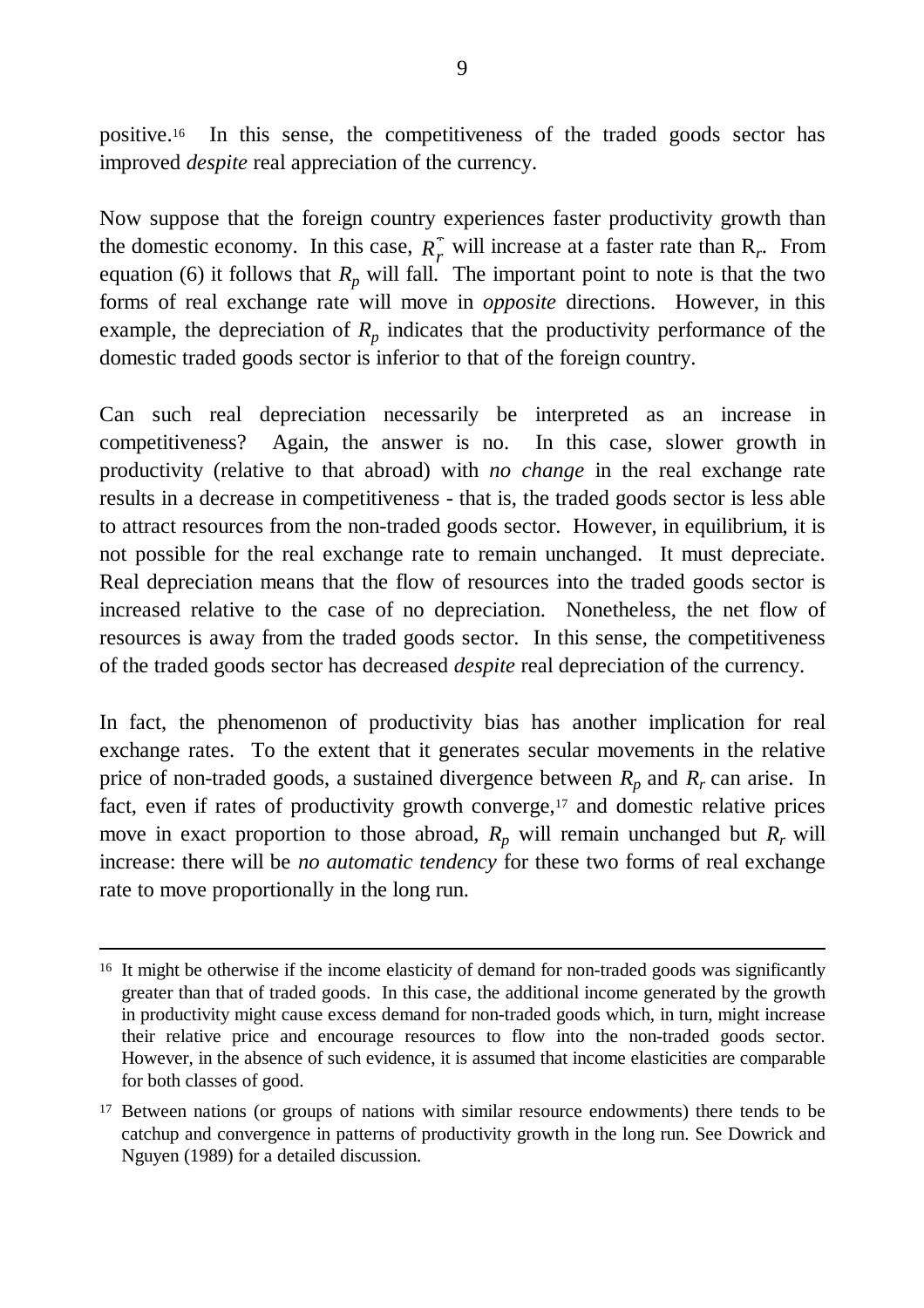We now turn to an examination of the effect on real exchange rates of a change in the terms of trade.

#### **3.2 Terms of Trade**

-

The potential for movements in the terms of trade to impact differently on relative prices at home and abroad creates another source of divergence between  $R_p$  and  $R_r$ .

Traditionally, it has been assumed that there is a direct relationship between movements in the terms of trade and both forms of real exchange rate. This assumption has been popularised by Dornbusch (1980). He demonstrated that for a small open economy to attain equilibrium, adjustment to a rise in the terms of trade requires a rise in the relative domestic price of non-traded goods (effected by appreciation of the currency), whilst adjustment to a fall in the terms of trade requires a fall in the relative domestic price of non-traded goods (effected by depreciation of the currency). Consequently,  $R_p$  and  $R_r$  move in line with each other. This view has been prominent in thinking about open economy macroeconomics.

Certainly, it has been observed that empirical estimates of  $R_p$  have a general direct relationship with movements in the terms of trade (Blundell-Wignall and Thomas 1987; Blundell-Wignall and Gregory 1989; Gruen and Wilkinson 1991). However, with respect to  $R_r$ , Edwards and van Wijbergen (1987) have established that the impact of a change in the terms of trade on the relative price of non-traded goods is inherently ambiguous. It is governed by the nature of the income and substitution effects arising from terms of trade shocks.18 Furthermore, Martin and Nguyen (1989) demonstrate that the source of the change in the terms of trade also matters.<sup>19</sup> Thus the impact of a terms of trade shock cannot readily be generalised.

<sup>&</sup>lt;sup>18</sup> They demonstrate that the conventional proposition of a direct relationship between movements in the terms of trade and the relative price of non-traded goods is dependent upon the dominance of income effects. They argue that if the dominance of income effects over substitution effects is generally considered an anomaly, then so too should be the existence of a direct relationship between the movements in the terms of trade and *R<sup>r</sup>* .

<sup>19</sup> They show how changes in *export* prices can generate an *inverse* relationship between movements in the terms of trade and  $R_r$ . Conversely, changes in *import* prices can generate a *direct* relationship between movements in the terms of trade and *R<sup>r</sup>* .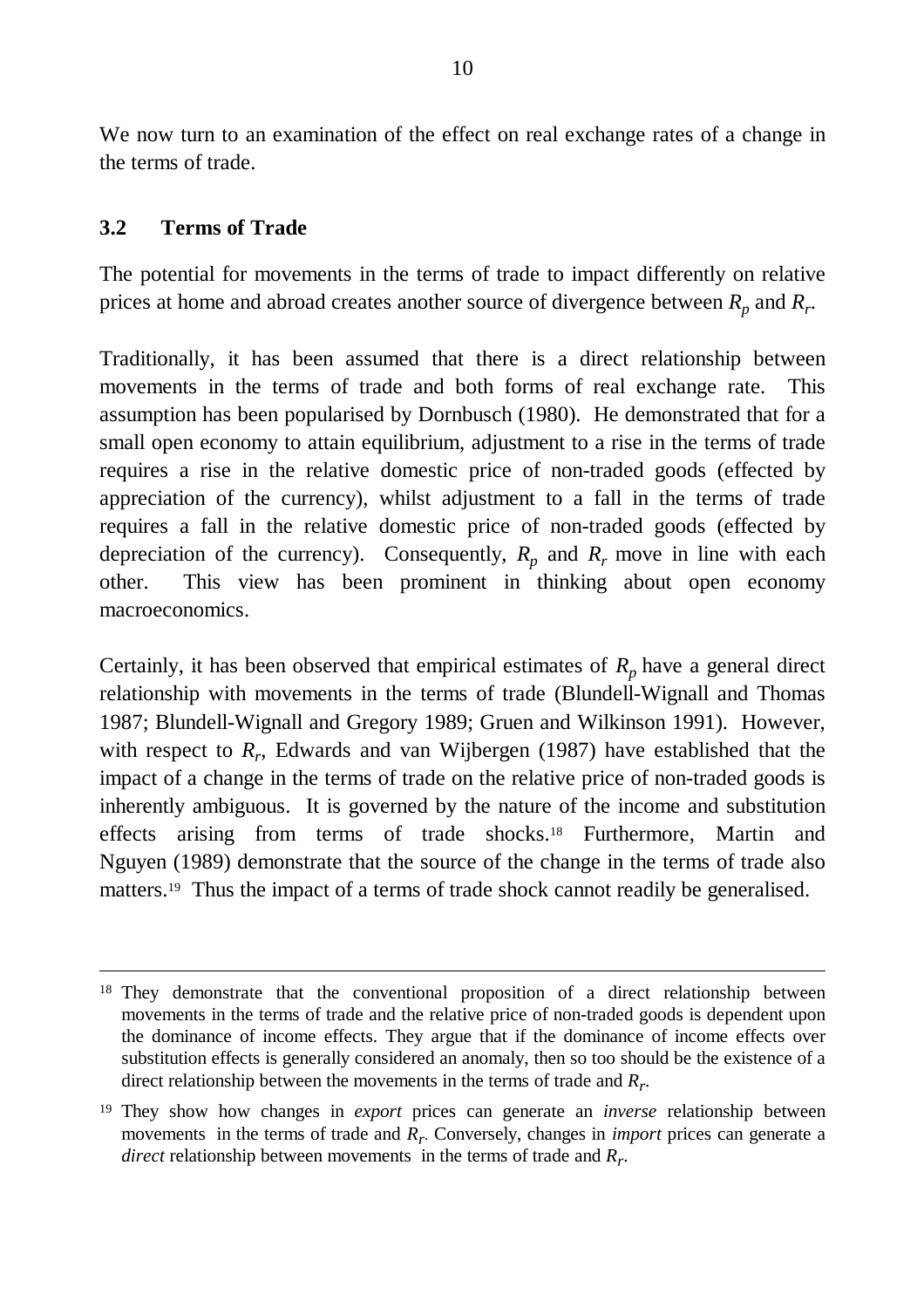Nonetheless, the potential for terms of trade shocks to effect divergent movements in  $R_p$  and  $R_r$  can be shown by simple example. If we abstract from departures from the law of one price and assume that both countries have the same share of nontradeables in their consumption, then equation (6) can be rewritten:

$$
R_p \equiv \frac{\left[\frac{P_n}{P_t}\right]^a}{\left[\frac{P_n^*}{P_t^*}\right]^a} \equiv \left[\frac{R_r}{R_r^*}\right]^a
$$
\n(8)

Now assume that the domestic economy experiences an improvement in its terms of trade generated by an *increase in the price of its exports*. Both  $P_t$  and  $P_t^*$  will increase. However, the terms of trade shock will affect  $R_r$  and  $R_r^2$  $\int_{r}^{r}$  differently. Domestically, higher income generated through higher export prices will increase the demand for non-traded goods.20 Similarly, the increase in the relative price of exports will induce substitution in consumption towards non-tradeables (and substitution in production away from them). These positive income and substitution effects will place upward pressure on  $P_n$ . In general, these effects will not lead to an increase in  $P_n$  of the same magnitude as the increase in  $P_t$ . As a consequence,  $R_r$ will actually fall.<sup>21</sup>

In the foreign country, the same substitution effects are at work. However, for the foreign economy, imports are now more expensive. This has a negative income effect that partially offsets any rise in *P n*  $\int_a^{\infty}$  associated with the substitution effects. Hence, *R r*  $\int_{r}^{\pi}$  is likely to fall by *more* than the fall in  $R_r$ , so that  $R_p$  increases. In other words, following an increase in the price of home country exports, the relative price of non-tradeables will fall, but the PPP based measure of the real exchange rate will

<sup>20</sup> Assuming that they are normal goods.

<sup>21</sup> This is consistent with Edwards and van Wijbergen (1987). However, intuitively, following a commodity price boom, the combined income and substitution effects are seldom observed to be so great that  $P_n$  increases by proportionately more than  $P_t$ . In even simpler terms, a wool price boom will not generate an increase in the price of haircuts of the same order of magnitude.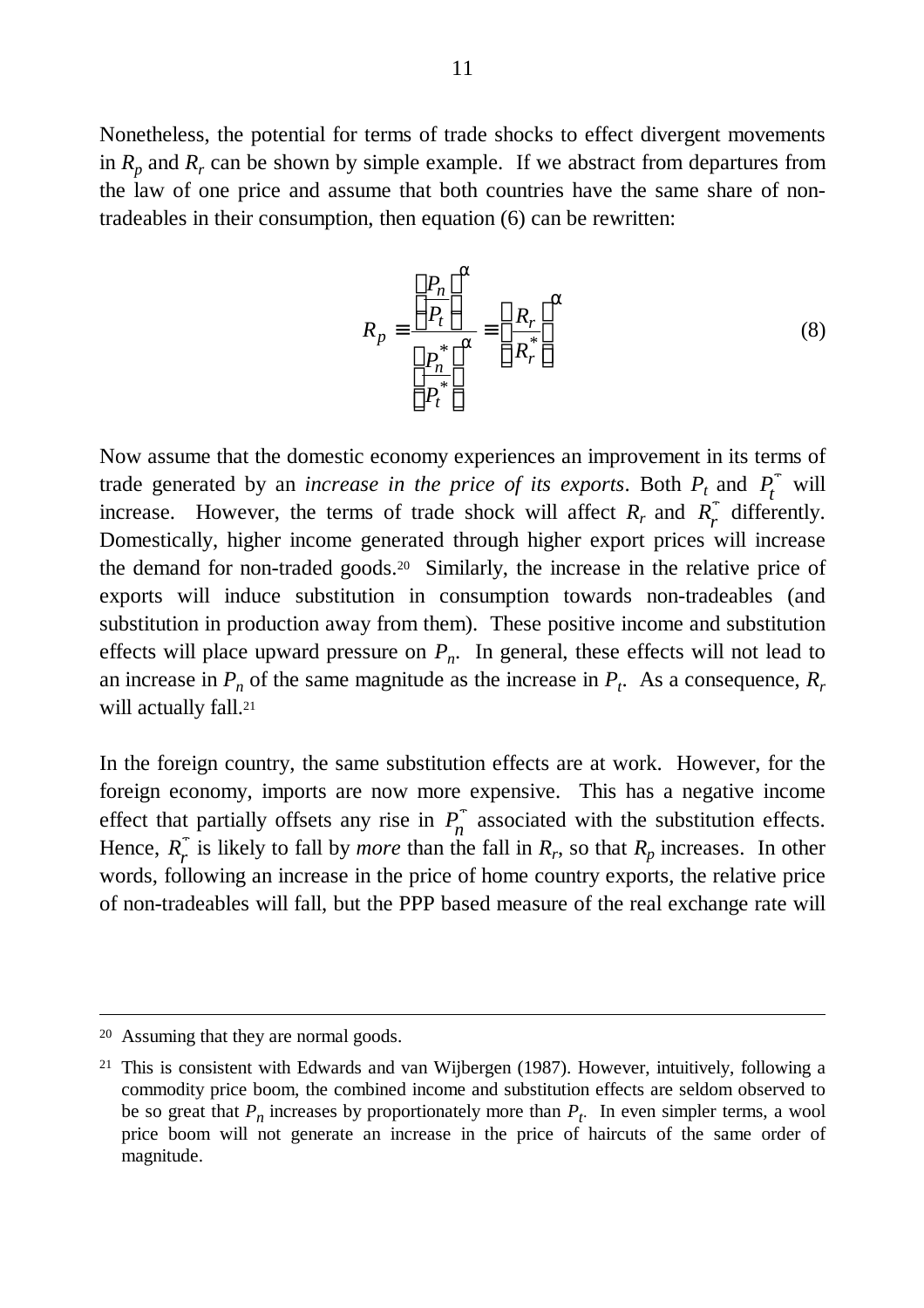appreciate. Contrary to convention,  $R_r$  varies inversely with the terms of trade, while  $R_p$  varies directly with it.<sup>22</sup>

In contrast, if the improvement in the terms of trade is generated by a *fall in the price of imports* the conventional relationship holds. In this case, both  $P_t$  and  $P_t$ \* will fall. Domestically, the positive income effect generated by lower import prices acts to force up the price of non-tradeables while the substitution effects exert downward pressure. The net effect on the price of non-traded goods is ambiguous. However, even if the substitution effects are extremely strong, it is unlikely that the price of non-tradeables would fall by as much as that of tradeables. For the foreign economy, the price of its exportables has now fallen, generating negative income and substitution effects such that  $R_r^*$  can be expected to rise by *less* than  $R_r$ , so that *Rp* also increases. In other words, following a fall in the domestic price of importables, both  $R_r$  and  $R_p$  can appreciate and thus vary directly with the terms of trade.

In summary, only when changes in a nation's terms of trade are caused by changes in import prices, are  $R_p$  and  $R_r$  likely to move in the same direction. Conversely, when changes in a nation's terms of trade are sourced to export prices, movements in  $R_p$  and  $R_r$  are likely to be of opposite sign. Furthermore, if there is a secular deterioration in the terms of trade caused by falling export prices, a sustained divergence between  $R_p$  and  $R_r$  will arise, just as in the case of productivity bias. If, however, movements in the terms of trade are purely cyclical then there may be a periodic divergence between  $R_p$  and  $R_r$  which is subsequently reversed.

In the following section, estimates of  $R_p$  and  $R_r$  are presented for Australia and a range of other countries. We use the framework established in Section 3 to help interpret both the broad trends in the two measures of the real exchange rate and the periodic sharp divergence between them. We rely on graphical analysis. Unlike the use of econometrics, this approach lacks the discipline of reporting significance levels. However, the results of graphical analysis lend support to our theoretical propositions about the impact of both terms of trade shocks and productivity bias on the movement of the two measures of the real exchange rate.

<sup>&</sup>lt;sup>22</sup> Similarly, an inverse relationship between  $R_r$  and the terms of trade is found for the case of a fall in export prices.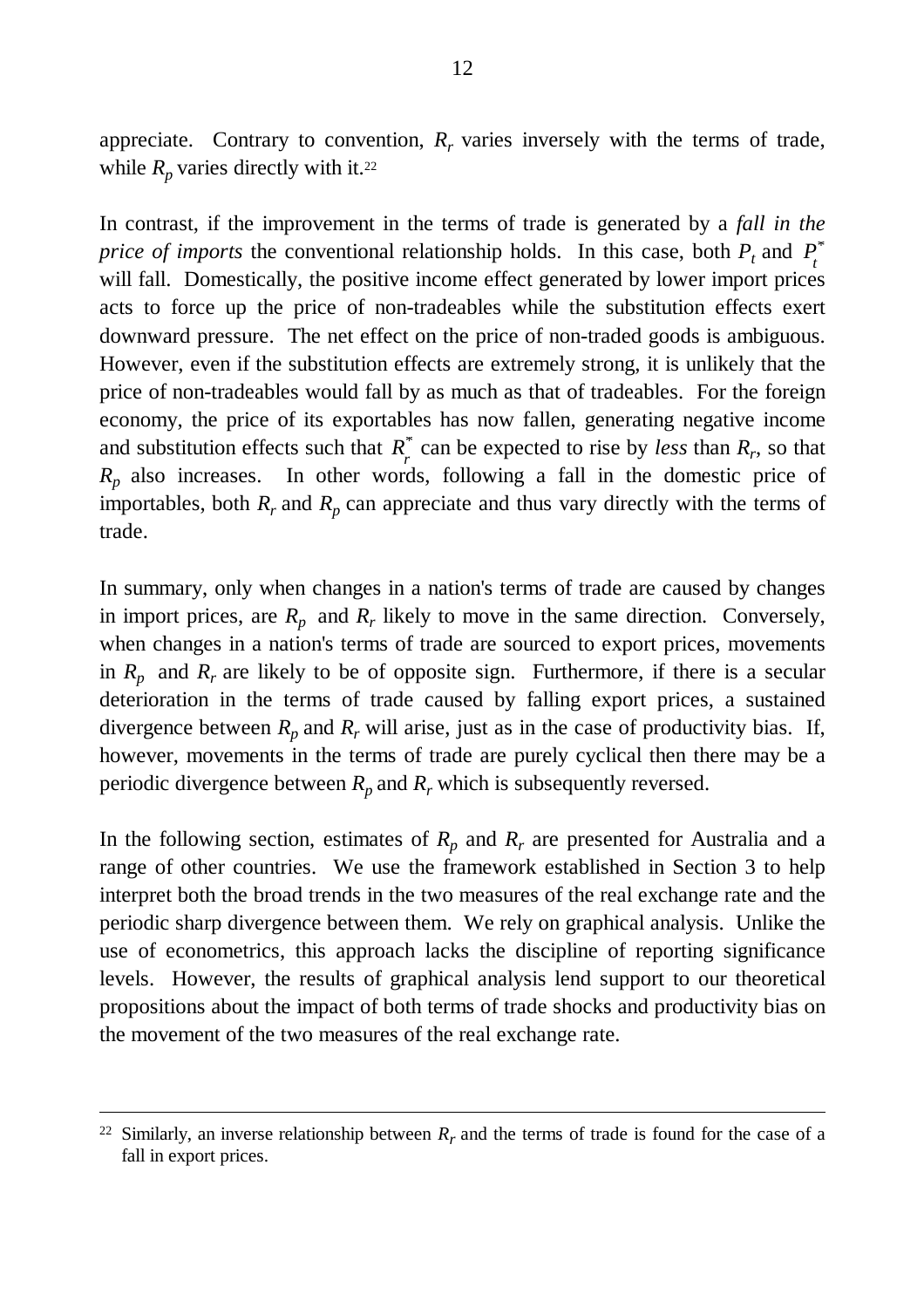## **4. EVIDENCE OF A DISPARITY**

### **4.1 Measuring Real Exchange Rates**

-

Estimates of the PPP based real exchange rate,  $R_p$ , are obtained by adjusting a weighted nominal exchange rate index for differential movements in prices between the domestic economy and foreign economies. Institutions such as the International Monetary Fund, the OECD and Morgan Guaranty publish a variety of real exchange rate indices for various countries. In this paper we use the Morgan Guaranty series for our international comparisons as they are published for a broader range of countries and for a longer time period that are the other series.23 For Australia, we use the Reserve Bank's estimate of the real trade weighted index (TWI), as this measure of the real exchange rate is very similar to the Morgan Guaranty series. Data are described in the Appendix.

As discussed by Dwyer (1992), estimates of the domestic relative price form of the real exchange rate, *R<sup>r</sup>* , can be obtained in two main ways:

- − the "direct" approach, in which the price of output from broad industry divisions nominated as representative of the non-traded goods sector is compared with the price of output of industries representing the traded goods sector; and
- − the "indirect" approach, in which the relevant output prices are not known. The relative price of non-traded goods is measured indirectly by dividing an index of the general price level by the price of traded goods, with the latter proxied by an average of export and import prices.

The direct approach relies on the availability of implicit price deflators or price indices for specific classes of goods. Whilst most examples of this approach use highly aggregated data and generate crude proxies of relative prices, an exception is that by Dwyer (1992) in which a sophisticated estimate of relative prices for Australia is presented. The results of Dwyer (1992) have been updated and will be

<sup>&</sup>lt;sup>23</sup> In the Morgan Guaranty series, weights are proportional to the absolute value of trade between the domestic economy and its trading partners. In adjusting for differences in inflation across countries, the price of non-food manufactures is used.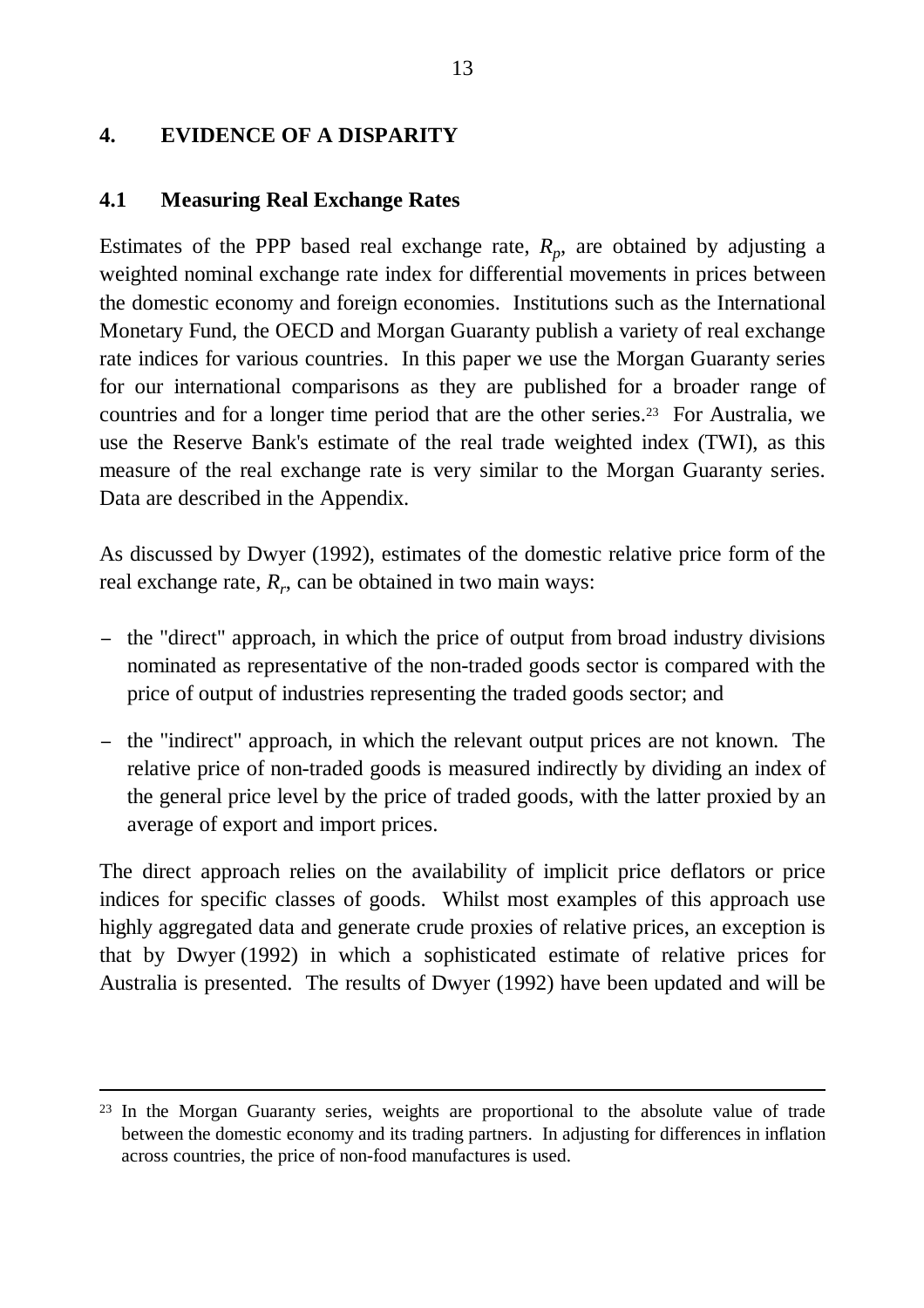used here to represent relative domestic prices in Australia.24 Unfortunately, however, equivalent measures are not available for other countries. In consequence, to obtain a proxy for relative prices abroad, the indirect approach was employed as it does not require sectoral price indices. Following Pitchford (1986), the general price level is measured by the CPI and divided by a simple average of the implicit price deflators for exports and imports.<sup>25</sup>

#### **4.2 Australia's Real Exchange Rate**

 $\overline{a}$ 

The real TWI ( $R_p^{\mu\nu}$ ) and an index of domestic relative prices ( $R_r^{cp}$ ) are illustrated in Figure 1. A fall in either index implies real depreciation. It is apparent that the two measures behave quite differently. Of the two indices,  $R_{p}^{i m}$  has been considerably more volatile, with episodes of sharp depreciation in the mid 1980s and again more recently. In contrast,  $R_r^{cpt}$ , after moving in a relatively narrow band in the 1970s, has exhibited a pronounced upwards trend over the 1980s.

<sup>25</sup> Estimates of relative prices based on this method need to be interpreted with some caution. Recalling that  $\alpha$  is the share of non-traded goods in the CPI, this measure can be expressed as:

$$
R_r = \frac{P}{H} \begin{bmatrix} a \\ c \end{bmatrix} \tag{2'}
$$

If  $\alpha$  is different in each economy, movements in this proxy of relative prices are not directly comparable across counties. In addition, abstracting from other measurement problems, movements in this index will underestimate movements in actual relative prices as  $\alpha$  is less than one. (This underestimation is greater the smaller is  $\alpha$ .)

<sup>24</sup> Dwyer (1992) uses input-output tables to classify each of the 108 industries in the commodity details of the national accounts as either tradeable or non-tradeable and then constructs the relevant price indices using these classifications. The measure draws on an unpublished ABS data set that covers the period from the March quarter 1970 until the March quarter 1990. However, the series has since been updated to the June quarter 1992. In the international literature, see also Mellis (1993) for a sophisticated direct estimate of relative prices in for a number of European countries. Mellis uses detailed consumer price data to construct a relative price series for goods (tradeables) and services (non-tradeables).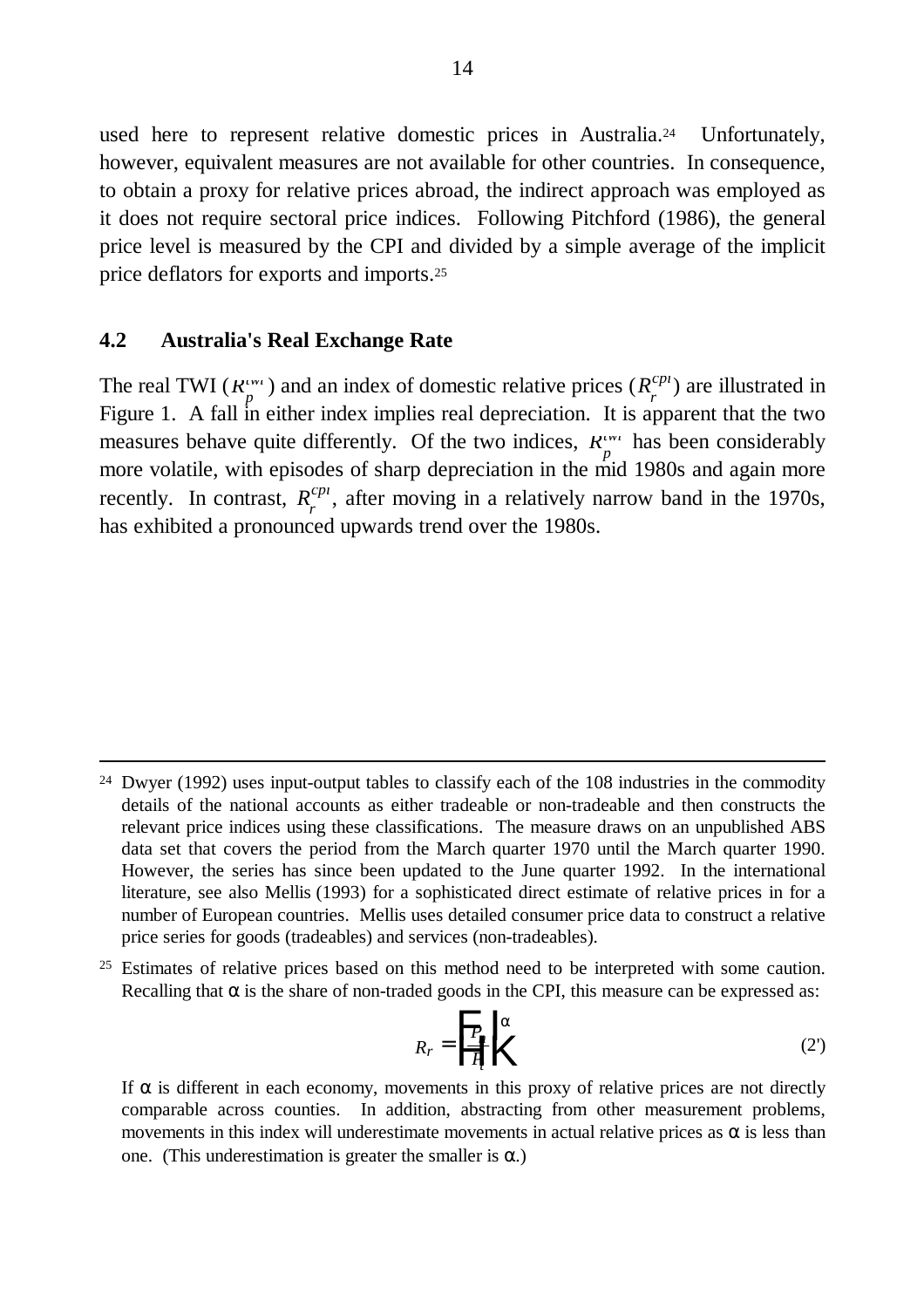

**Figure 1: Measures of Australia's Real Exchange Rate March 1972 = 100**

Ultimately, in the absence of measurement problems, disproportionate movements between  $R_p^{i m}$  and  $R_r^{c p i}$  must reflect a violation of the conditions which relate the two forms of the real exchange rate - that is, the law of one price and unchanging relative prices abroad.

Whilst it is assumed that the law of one price holds in the long run, short-run departures from the law of one price are self evident and will contribute to disparities between  $R_p^{(m)}$  and  $R_r^{(p)}$ . This is so because whilst changes in the nominal exchange rate impact immediately on  $R_p^{\mu\nu}$ , this need not be the case for  $R_r^{cpn}$ . Unless exchange rate pass-through is both complete and instantaneous, movements in domestic relative prices will both lag those of  $R_{\perp}^{(m)}$  and exhibit smaller *p* oscillations. However, other things being constant, when the process of passthrough is complete, the two forms of real exchange rate should move similarly.<sup>26</sup>

<sup>26</sup> As discussed in Dwyer, Kent and Pease (1993), the bulk of exchange rate pass-through to free on board import prices occurs in the first two quarters and is complete after one year. A similar rate of pass-through is found for commodity exports (Heath 1991). Thus to the extent that departures from the law of one price drive disparate movements in the two forms of real exchange rate, this is likely to be significant for only two or three quarters.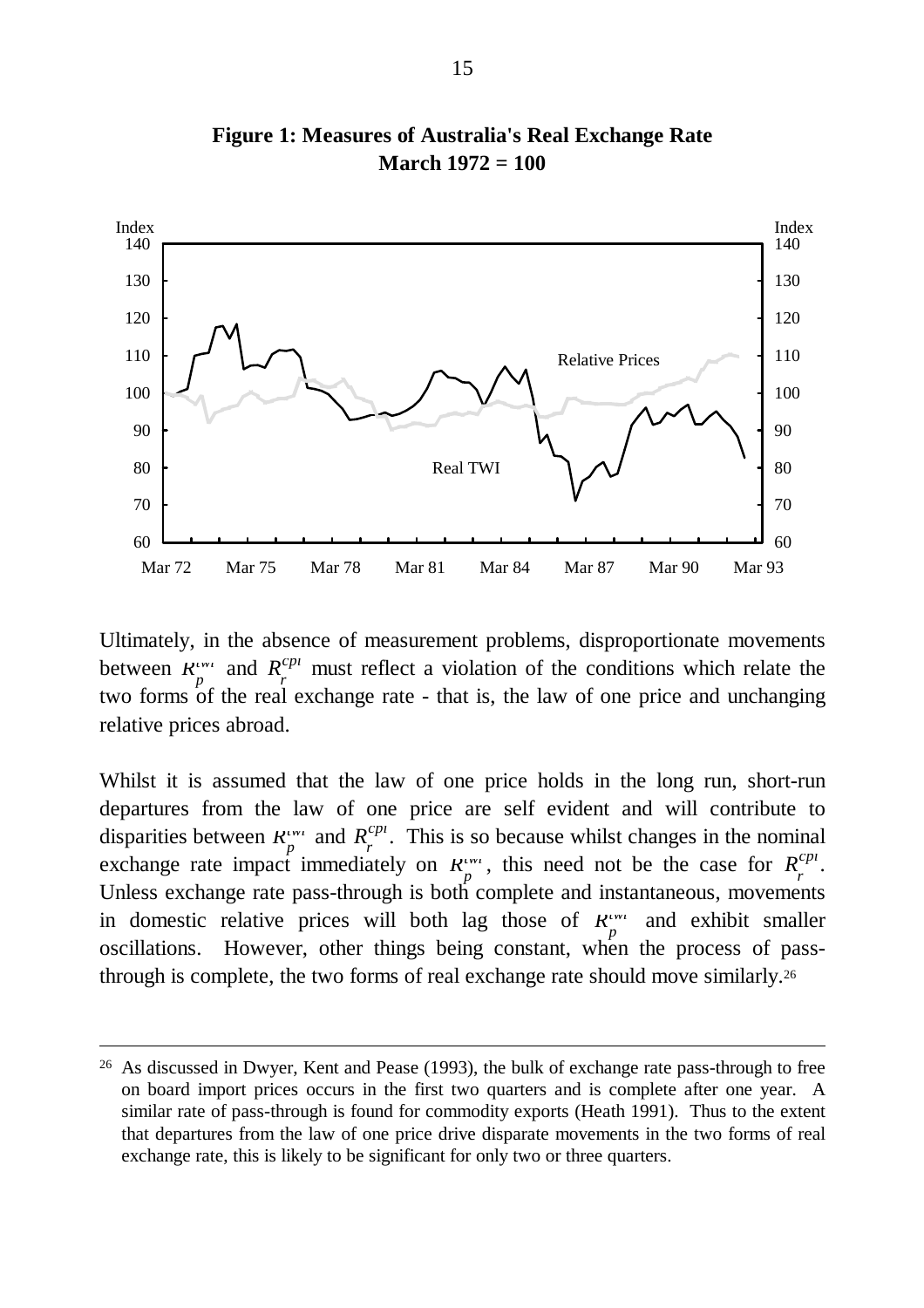Instead, the focus of this paper is on situations in which there may *not* be an automatic tendency for  $R_p^{i w_i}$  and  $R_r^{c p_i}$  to move similarly. These situations emerge when relative prices at home and abroad move differently, reflecting real factors such as changes in productivity and terms of trade shocks.

First, the secular increase in the relative domestic price index is suggestive of trend growth in the productivity of the tradeables sector exceeding that of the nontradeables sector. As shown analytically, if the increase in the relative price of nontradeables abroad is greater than that at home, the PPP based real exchange rate will depreciate even though the domestic relative price of non-tradeables is increasing. This appears to have happened over the 1980s:  $R_r^{cp_l}$  has increased whilst  $R_r^{rw_l}$  has fallen.

Second, the two forms of real exchange rate appear to respond differently to movements in the terms of trade. As noted in the theoretical discussion, the terms of trade should be *positively* correlated with  $R_p^{\mu\nu}$ . The strength of this direct relationship is illustrated in Figure  $2^{27}$  It is most evident during the major swings in the terms of trade during the early 1970s and mid 1980s.

<sup>&</sup>lt;sup>27</sup> The implicit price deflators used in the calculation of the terms of trade exclude computers. This is so for two main reasons. One, their prices have fallen rapidly in recent years, significantly affecting the aggregate deflator for imports. Two, the method employed by the Australian Bureau of Statistics to estimate computer prices differs to that adopted by other agencies and detracts from the comparability of domestic and foreign prices of traded goods.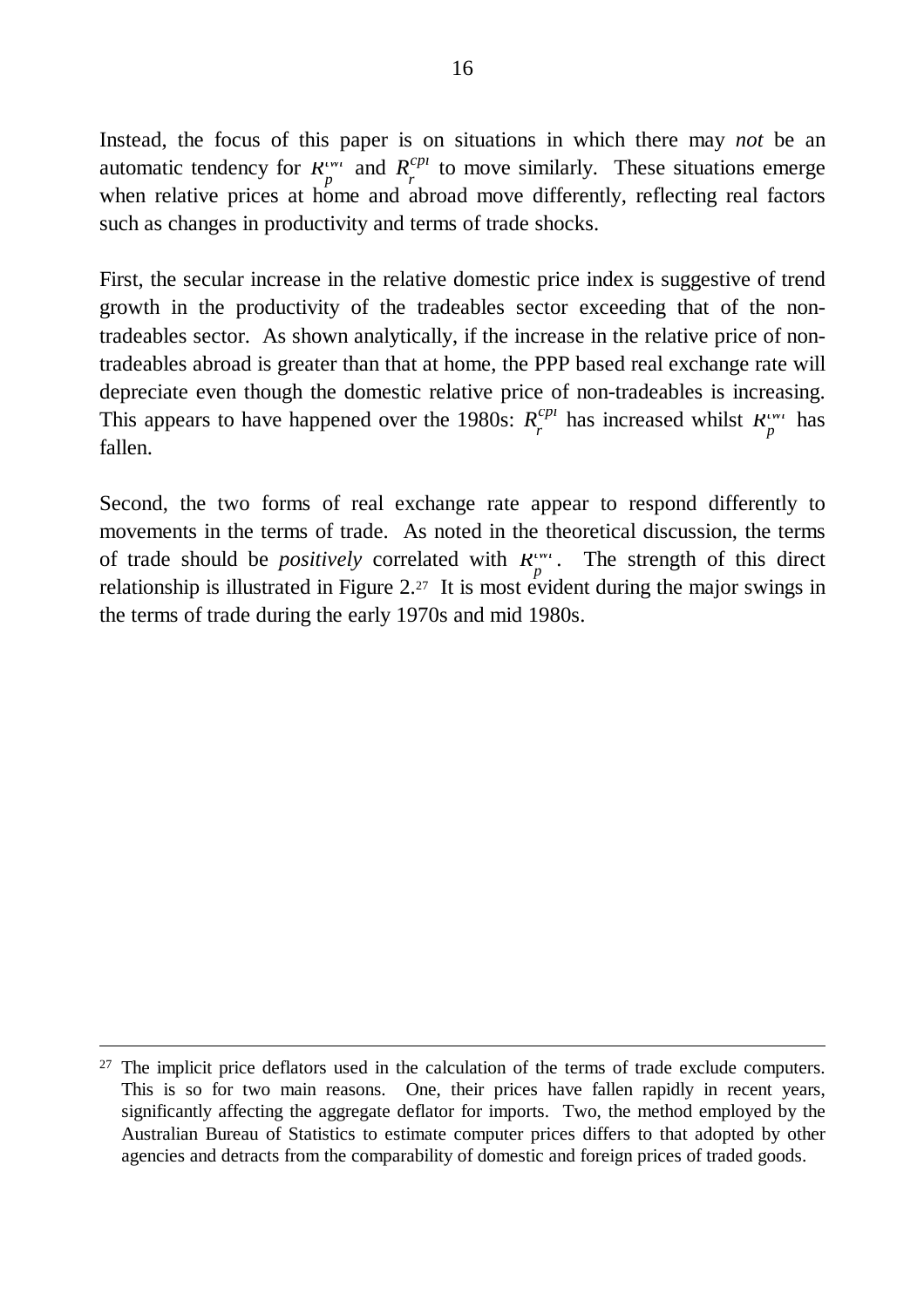

**Figure 2: PPP Deviations and the Terms of Trade March 1972 = 100**

**Figure 3: Relative Domestic Prices and the Terms of Trade March 1972 = 100**

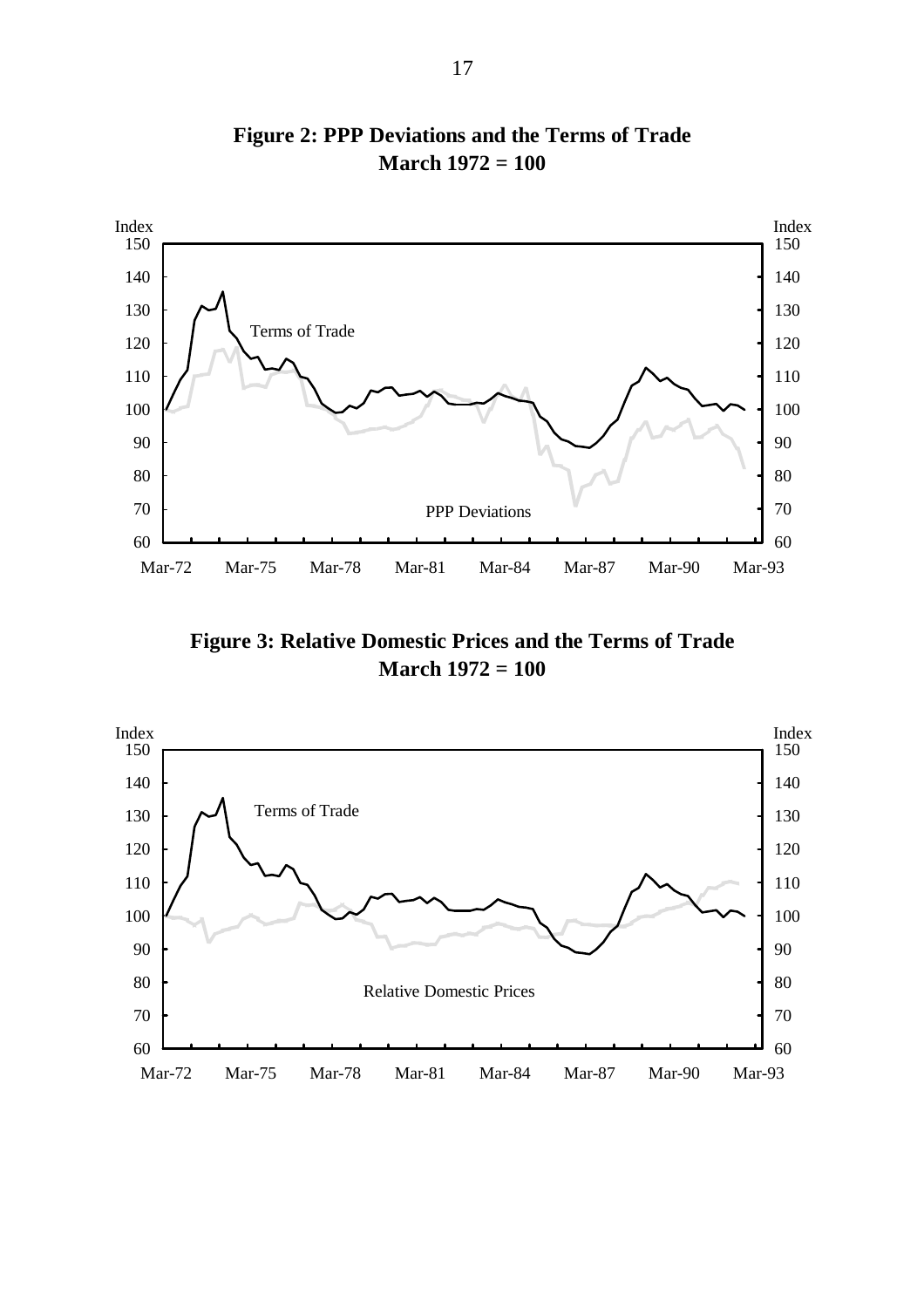Conversely, it was noted in the theoretical discussion that  $R_r^{cp}$  should be *negatively* correlated with the terms of trade when export prices change. A general inverse (although not tight) relationship between the terms of trade and  $R_r^{cpt}$  is suggested in Figure 3. This result is consistent with observations that Australia's terms of trade shocks are most often generated by changes in export prices. For instance, in the early 1970s, the price index for non-tradeables increased more slowly than that for tradeables so that the relative price index fell. This occurred at a time when the terms of trade improved due to a rise in export prices. The same inverse relationship is apparent during the major changes in the terms of trade in the late 1970s and the mid 1980s. Thus changes in export prices are likely to produce pronounced differences between the two forms of real exchange rate, whilst differences in trend productivity growth will contribute to an increase in the underlying divergence between them.

### **4.3 International Comparisons**

We now turn to a number of international comparisons, paying particular attention to two issues:

(i) Is the Australian experience of an increase in the relative price of nontradeables common to other countries?

(ii) What relationship exists between movements in the terms of trade and the real exchange rate in other countries?

### **4.3.1 Secular Movements in Domestic Relative Prices**

In this section we present estimates of domestic relative prices  $(R_r^{cp_l})$  for a range of countries. Figure 4 presents  $R_r^{cpt}$  for Australia, New Zealand and Canada. Each of these countries is a small open economy that is subject to large relatively swings in its terms of trade. Figure 5 presents  $R_r^{cpn}$  for four European countries: France, Germany, Italy and the United Kingdom. Figure 6 presents this domestic relative price index for the United States, Japan and South Korea. Figure 7 shows the index for Norway, the Philippines and Pakistan. These figures show that over the 1980s, in all countries (except for Pakistan), the price of non-traded goods has increased at a faster rate than the price of traded goods. Clearly, the Australian experience of a secular rise in the relative price of non-tradeables is not unique.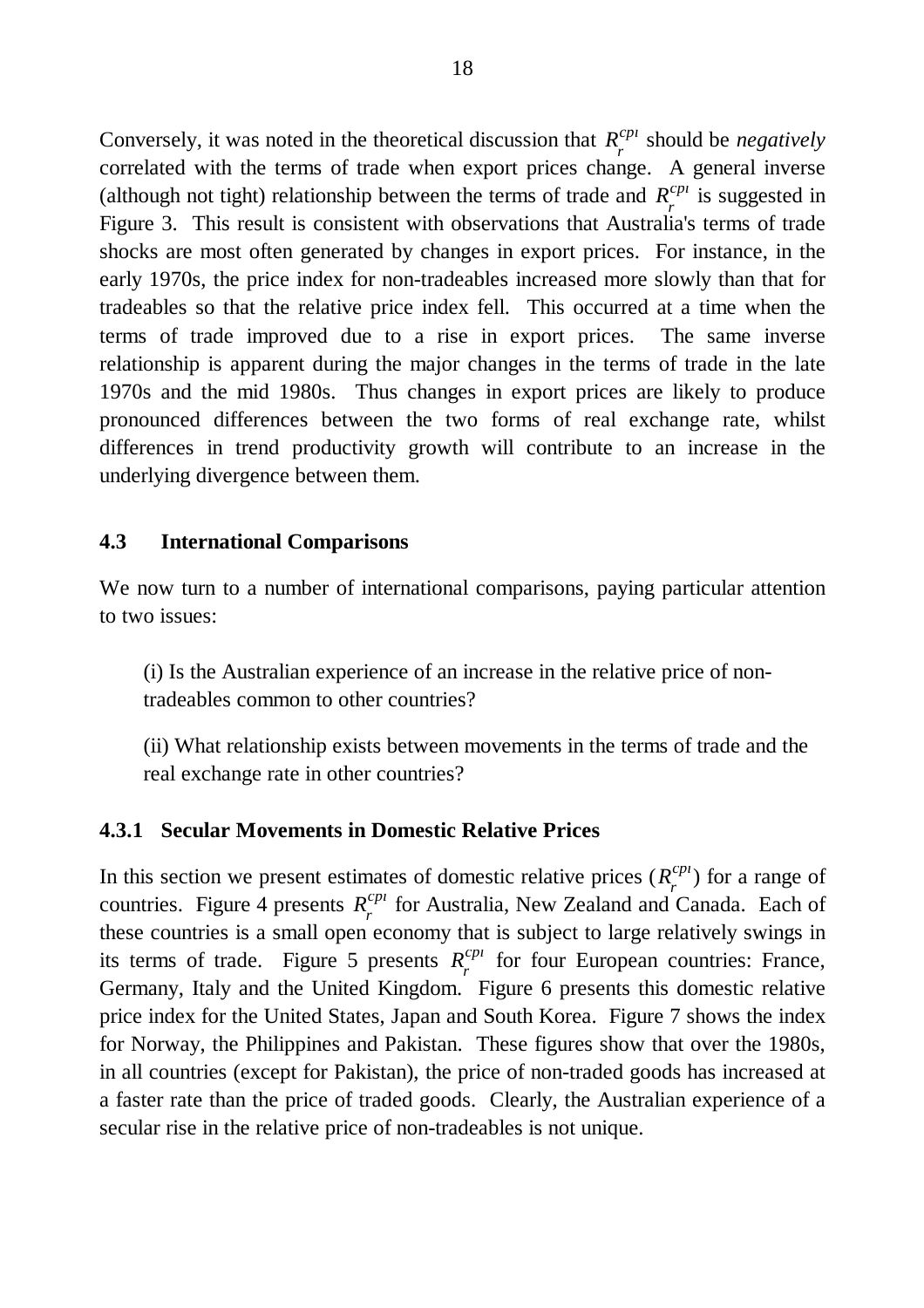Simple proxies of domestic relative prices must be interpreted with caution. In particular, it is difficult to relate directly movements in such prices to differential rates of growth in productivity in the traded and non-traded goods sector, where similarly crude proxies are used.<sup>28</sup> Furthermore, it is difficult to separate the effect of productivity bias from other effects, especially when countries are characterised by different degrees of stability in their general price level or in their terms of trade. Such an exercise in beyond the scope of this paper. Nonetheless, for those countries with unambiguously high rates of productivity growth in the traded goods sector (such as Korea and Japan) the rise in the relative price of non-tradeables has been greater than elsewhere. Conversely, in those countries where productivity growth in the traded goods sector is unambiguously low (such as Pakistan and the Philippines), the rise in the relative price of non-tradeables has been less than elsewhere.

**Figure 4: Relative Prices: CPI Divided by Price Index for Tradeables March 1972 = 100**



<sup>&</sup>lt;sup>28</sup> The essential problem is accurately identifying what constitutes the traded and non-traded goods sector in each country. Sectors are most often defined as traded or non-traded *a priori* rather than according to a formal classification system. Whether or not prices, output or productivity rates are representative of a given sector is rarely tested.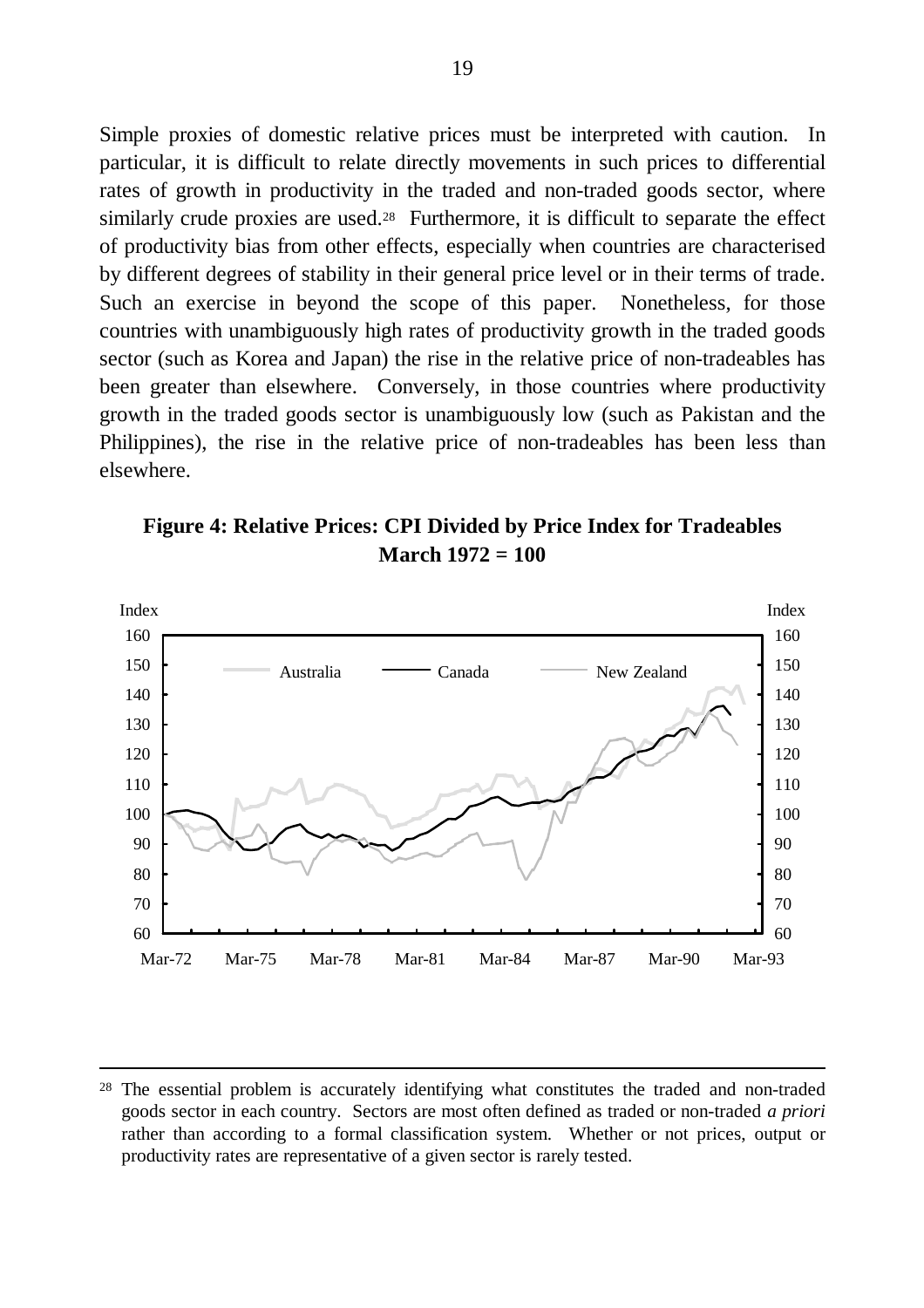

**Figure 5: Relative Prices: CPI Divided by Price Index for Tradeables March 1972 = 100**

**Figure 6: Relative Prices: CPI Divided by Price Index for Tradeables March 1972 = 100**

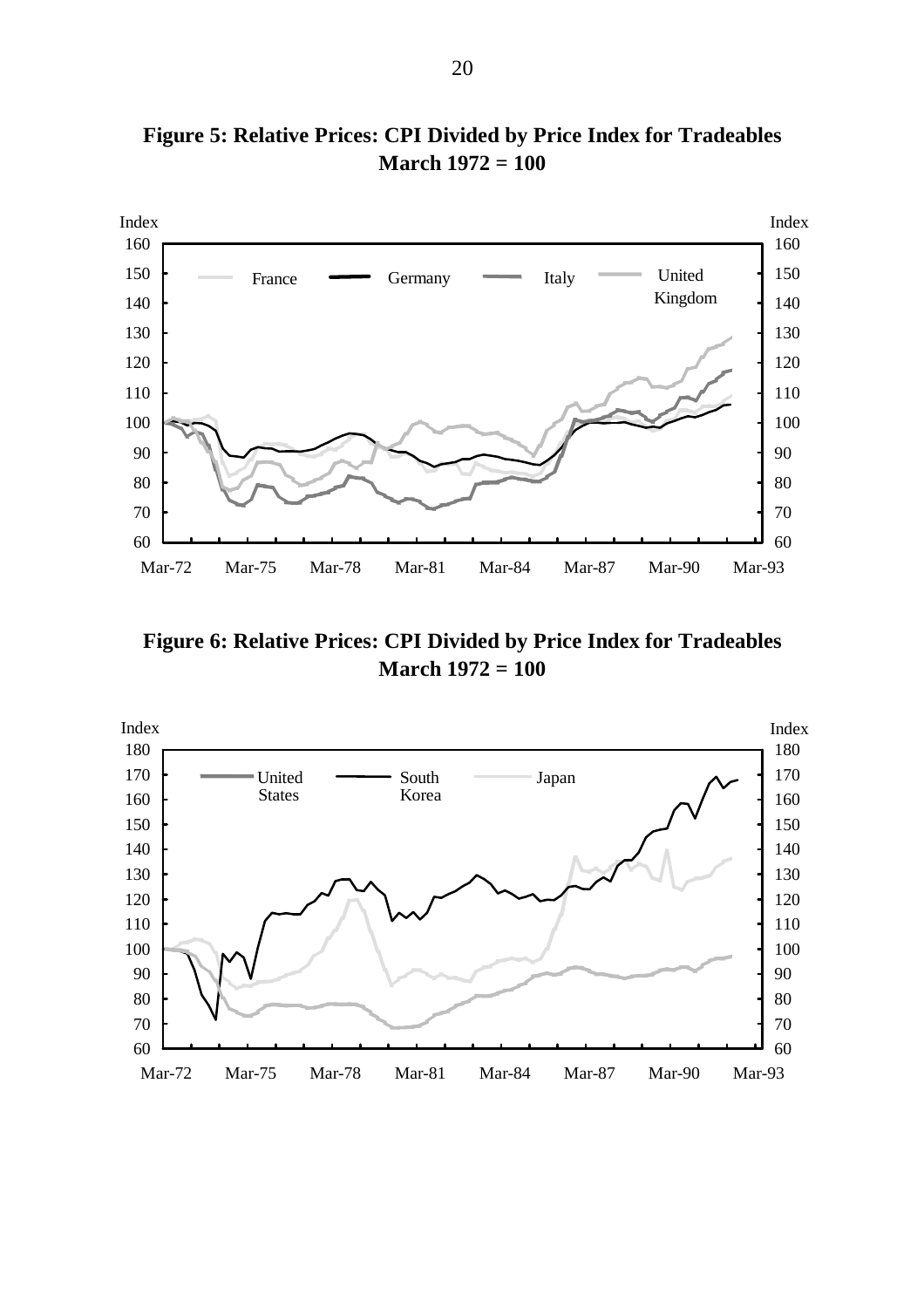

**Figure 7: Relative Prices: CPI Divided by Price Index for Tradeables March 1972 = 100**

The figures reveal another important aspect of trend movements in domestic relative prices. In almost every country, the general increase in the relative price of nontraded goods was restricted to the 1980s. Of the 13 countries examined, only one experienced a net increase in the relative price of non-tradeables between 1972 and 1980. This raises the question of why the experience of the 1980s is so different to that of the 1970s? To a large extent, the answer lies in the substantial increase in oil prices in 1974 and 1979. These increases represented a direct increase in the relative price of traded goods. In addition, in oil importing countries, higher oil prices represented a sizeable shock to real income. This income shock placed further downward pressure on the relative price of non-tradeables. The reverse process occurred in 1986 when oil prices fell substantially. Lower oil prices meant lower traded goods prices. Further, in oil-importing countries the lower prices generated positive income effects and upward pressure on non-traded goods prices. Since 1986, most countries have experienced further upward pressure on the relative price of non-tradeables. The influence of the oil price shocks invites further consideration of the relationship between real exchange rates and the terms of trade.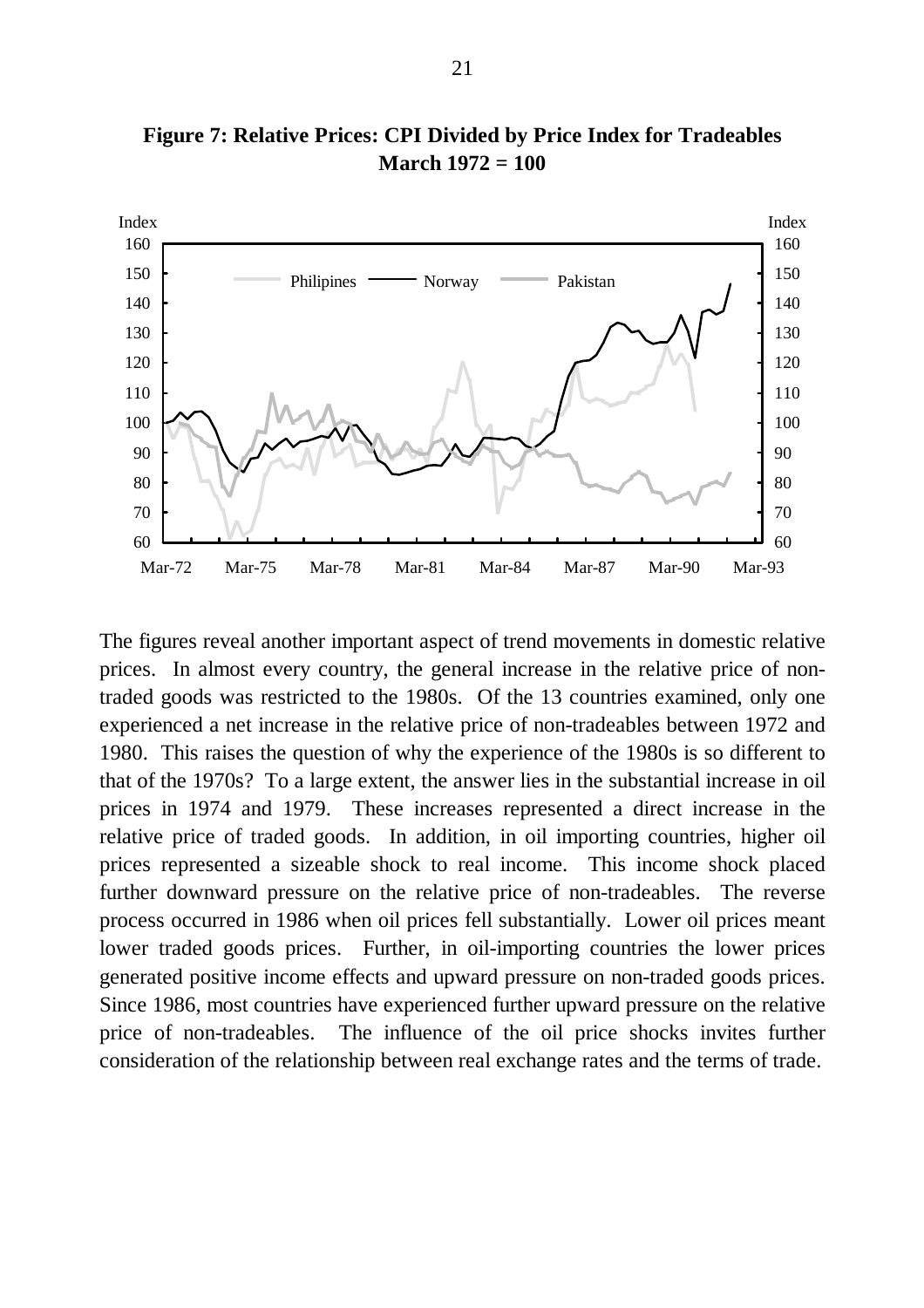#### **4.3.2 Real Exchange Rates and the Terms of Trade**

In the case of Australia it was argued that increases in the terms of trade are likely to lead to an appreciation of the PPP based real exchange rate, but to a decrease in the relative price of non-tradeables. This inverse relationship between the terms of trade and the relative price of non-tradeables reflects the fact that, in general, changes in export prices, rather than import prices drive the terms of trade. In contrast, in countries for which import prices are more volatile than export prices, a positive relationship between relative prices and the terms of trade should be the result. This point can be seen in the following figures. These graphs show the terms of trade, domestic relative prices and PPP based measures of the real exchange rate for four countries: Japan, Korea, the United States and Norway. For the first three of these countries, import prices are more volatile than export prices. In contrast, Norway, like Australia, experiences greater volatility in its export prices than in its import prices.

The PPP based real exchange rate presented in these graphs is the Morgan Guaranty measure  $(R_{p}^{\text{max}})$ . Recall that this measure uses the wholesale price of non-food manufactures to deflate the nominal effective exchange rate index. This price series comprises a disproportionate share of traded goods and may not be a good measure of the general price level in all countries, especially those with a high share of nontradeables in their consumption bundle or those in which relative price changes have been pronounced. Unfortunately, PPP based real exchange rates that include general consumer prices are not readily available back to 1972 for the countries under review. In consequence, a real exchange rate that incorporates a general consumer price index was also constructed.29 The result was little different for all countries for which it could be calculated, with the exception of Japan. For Japan, the two measures are quite different and thus both are shown.<sup>30</sup>

<sup>&</sup>lt;sup>29</sup> Given that a consistent published series of PPP real exchange rates based on consumer prices is not available back to 1972, a simple proxy was calculated. The Morgan Guaranty *nominal* trade weighted index (against industrial countries) was multiplied by the home country CPI and then divided by the IMF's estimate of an aggregate industrial country CPI.

<sup>&</sup>lt;sup>30</sup> Similar differences might be expected for Korea. However, this cannot be tested readily as Morgan Guaranty do not estimate a nominal effective exchange rate for Korea which can be adjusted for differences in consumer prices domestically and abroad.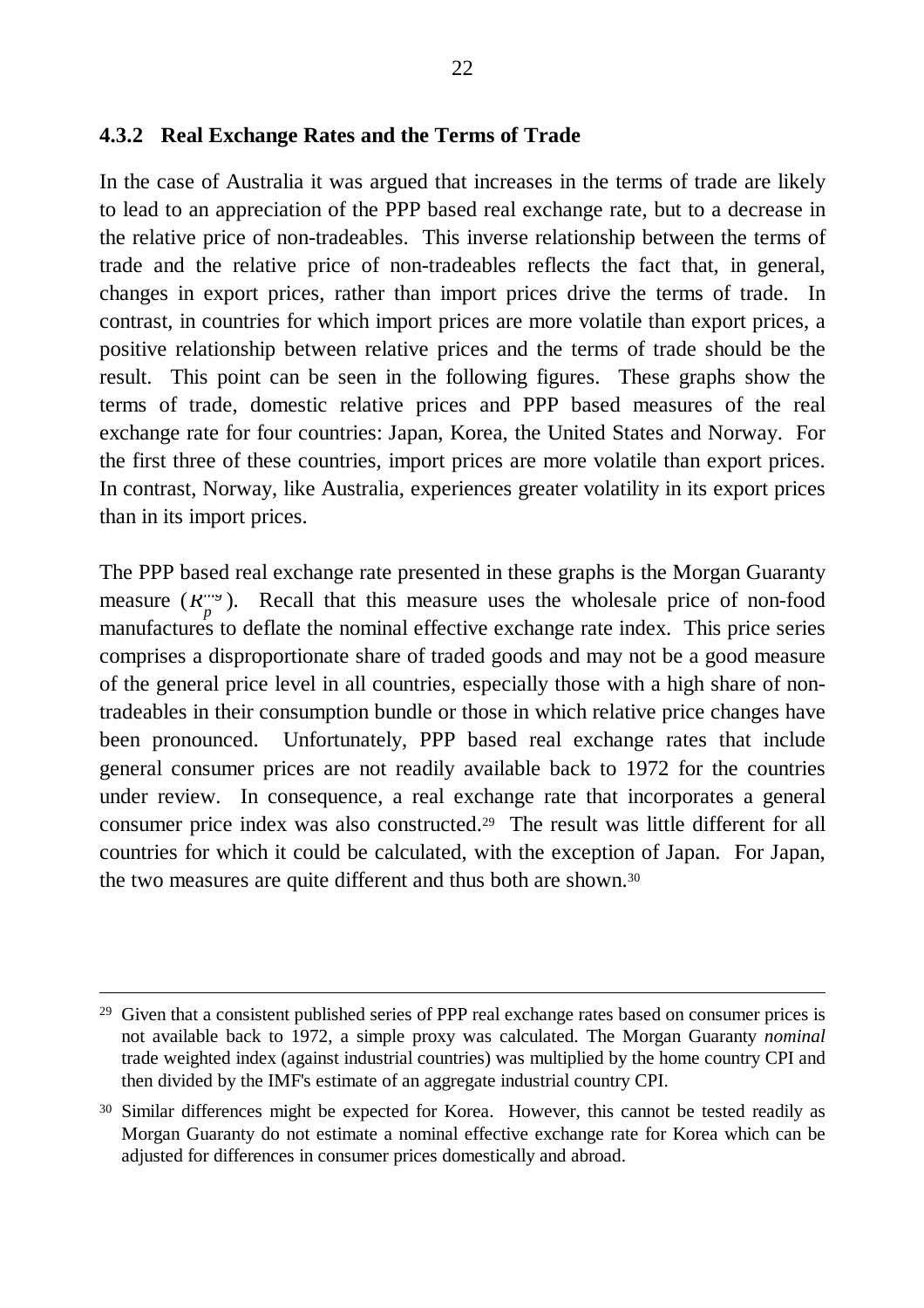



**Figure 9: The Real Exchange Rate, Relative Prices and the Terms of Trade: Korea March 1972 = 100**

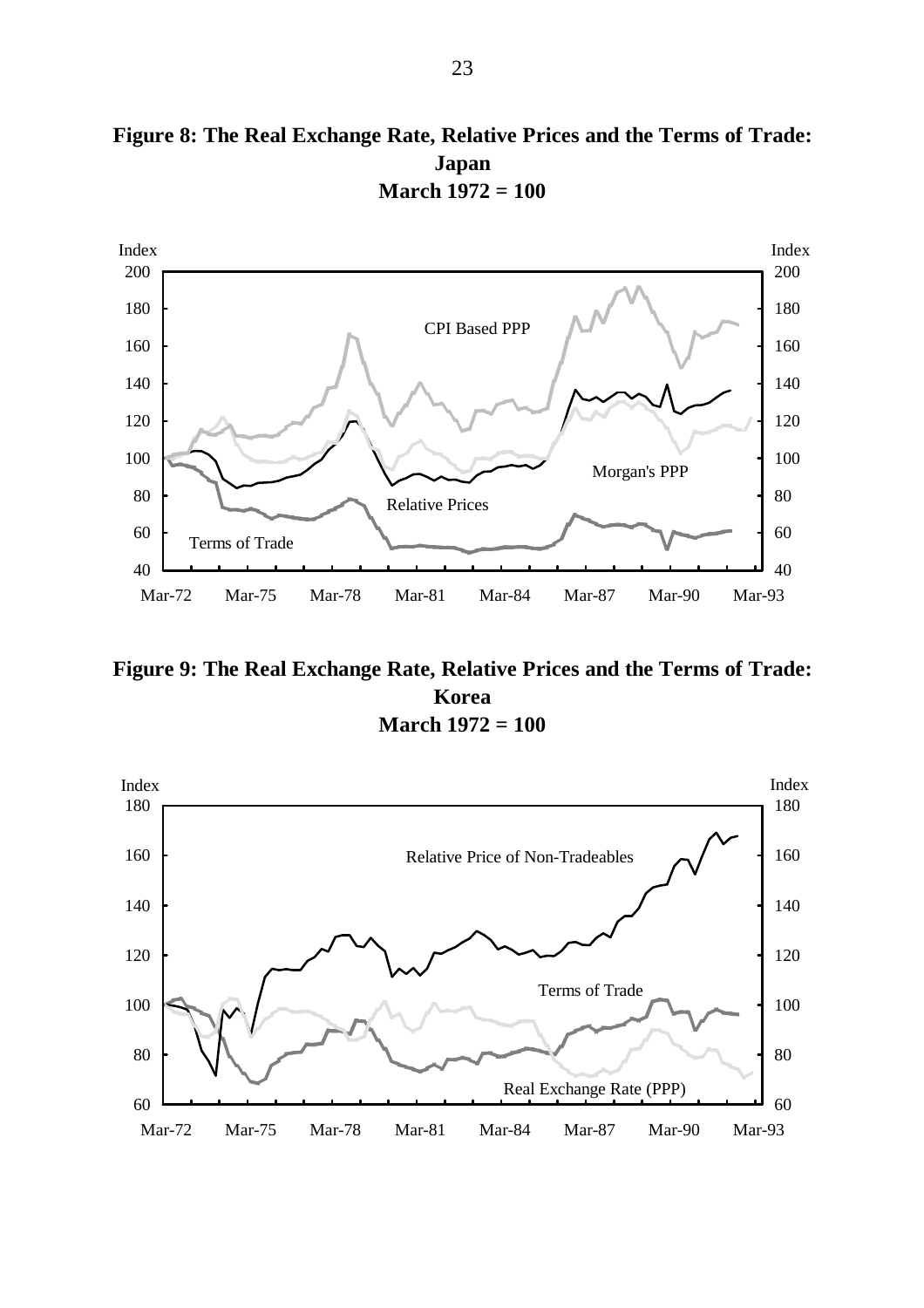



**Figure 11: The Real Exchange Rate, Relative Prices and the Terms of Trade: Norway March 1972 = 100**

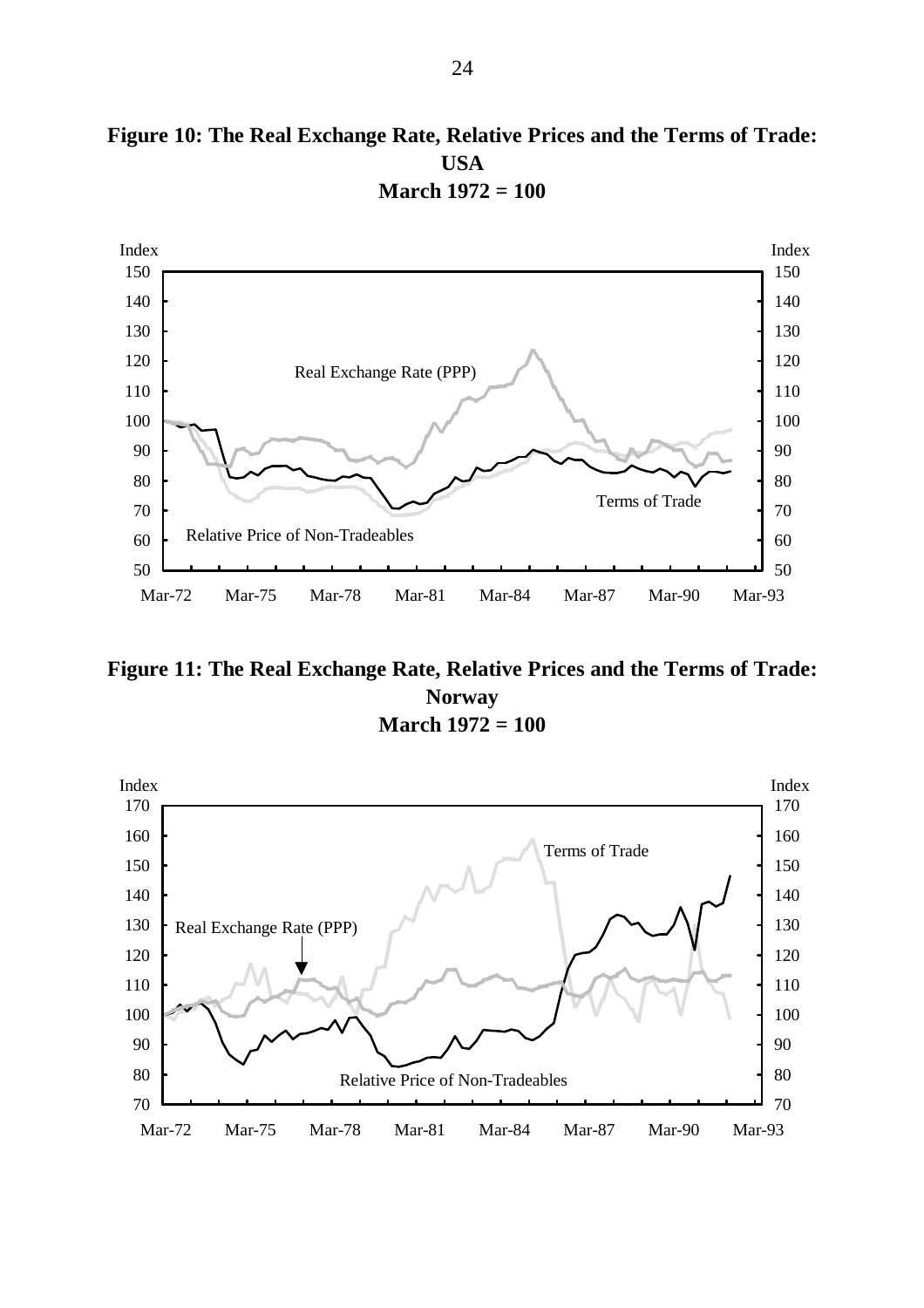We begin by examining the Japanese case. Figure 8 shows the Japanese terms of trade, relative domestic prices and the two measures of the PPP based real exchange rate. Japan appears to be the classic textbook case. Large improvements in its terms of trade lead to an appreciation of both PPP based measures of the real exchange rate and also to an increase in the relative price of non-traded goods, as is the traditional view.

This outcome for Japan reflects several key points outlined in the theoretical discussion. First, the trend increase in the relative price of non-tradeables is consistent with faster productivity growth in Japan's traded goods than in its nontraded sector. Second, the appreciation of the PPP based real exchange rate is consistent with faster productivity in Japan's traded goods sector relative to those abroad. (In fact, in this regard, it is not surprising that the PPP based measure which uses consumer prices has appreciated considerably more than the Morgan Guaranty index as the former will include a greater share of prices of nontradeables.) Third, the positive correlation between both forms of real exchange rate and the terms of trade arises from the fact that shocks to the Japanese terms of trade come primarily through shocks to import prices, in particular oil.<sup>31</sup>

The Korean case is a little more difficult to interpret (see Figure 9). It might be expected that a faster rate of growth in productivity of Korea's traded goods sector would drive up the relative price of non-traded goods by more than in its trading partners so that *both* forms of real exchange rate would appreciate. Instead, only the domestic relative price index increased. Domestic relative prices are, in general, positively correlated with the terms of trade. However, there has been a slight downward trend in the conventional real exchange rate. In fact, movements in the real value of the currency appear, to a significant extent, to be detached from the terms of trade.

In the United States, movements in relative prices have been much less pronounced than in either Korea of Japan (see Figure 10). However, just as in Korea and Japan,

<sup>&</sup>lt;sup>31</sup> A qualification is required here. The Japanese terms of trade is, to some extent, endogenous: by improving productivity in its traded goods sector, it reduces the relative price that it receives for its exports, leading to upward pressure on its real exchange rate. However, *major* swings in the terms of trade are exogenous and tend to come about through increases in the world price of its inputs. In this case, both forms of the real exchange rate are positively correlated with the terms of trade, in accordance with conventional wisdom.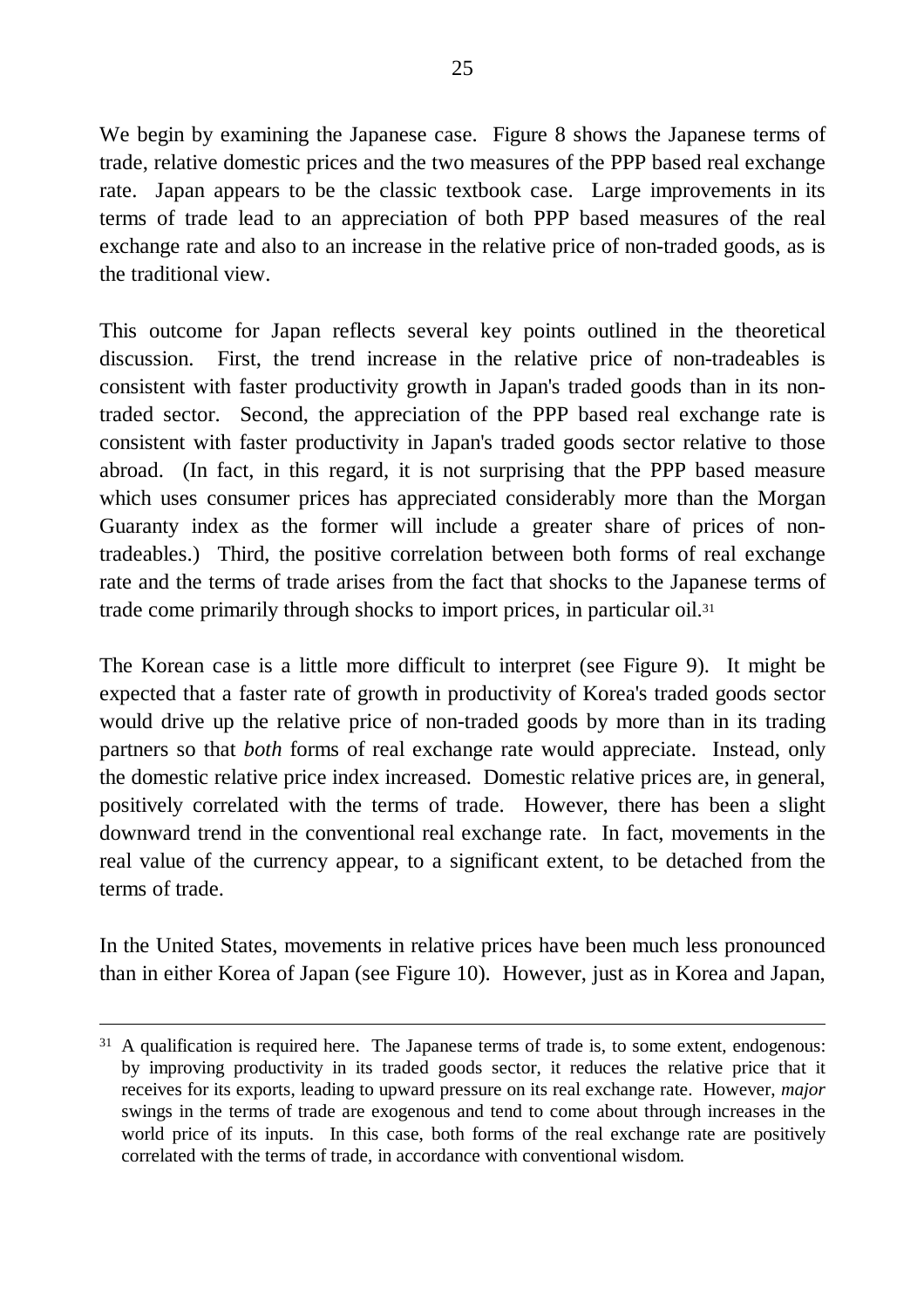the relative price of non-tradeables has been positively correlated with the terms of trade. So too has the PPP based measure of the real exchange rate, suggesting that terms of trade shocks in the United States are typically caused by changes in import prices.<sup>32</sup>

Finally, the Norwegian experience shown in Figure 11 is similar to that of Australia: the terms of trade is negatively correlated with the relative price of non-tradeables. Norway is, however, an oil exporting nation. Thus the improvement in Norway's terms of trade following the oil price increase in 1979 was associated with a fall in the relative price of non-tradeables. Conversely, the fall in its terms of trade following the collapse of oil prices in 1986 saw the relative price of non-tradeables increase. These changes in relative prices associated with the terms of trade have occurred against the background of a general secular increase in the relative price of non-tradeables.

## **5. SUMMARY AND CONCLUSIONS**

-

In this paper an attempt has been made to reconcile two alternative forms of the real exchange rate: that based on domestic relative prices and that based on deviations from purchasing power parity. It was shown analytically that the two forms of the real exchange rate will only move similarly under restrictive conditions - namely, that the law of one price holds and relative prices are constant in foreign economies. It was argued that, in the short run, departures from the law of one price would contribute to differential movement between the two forms of real exchange rate. More importantly, it was shown that changes in the terms of trade or sectoral differences in productivity growth are likely to cause a systematic divergence between the two forms of the real exchange rate.

Estimates of domestic relative prices and deviations from PPP were presented for Australia and a number of foreign economies. Propositions regarding the

<sup>&</sup>lt;sup>32</sup> In the United States, the terms of trade are, to a significant extent, endogenous. For this reason, one might expect positive correlation between the PPP based real exchange rate and the terms of trade. However, the US is subject to some exogenous shifts in its terms of trade, in particular due to oil price shocks. Of interest is the fact that, at these times, the relative price of non-tradeables *also* exhibits positive correlation with the terms of trade, consistent with the proposition that terms of trade shocks are sourced to import prices.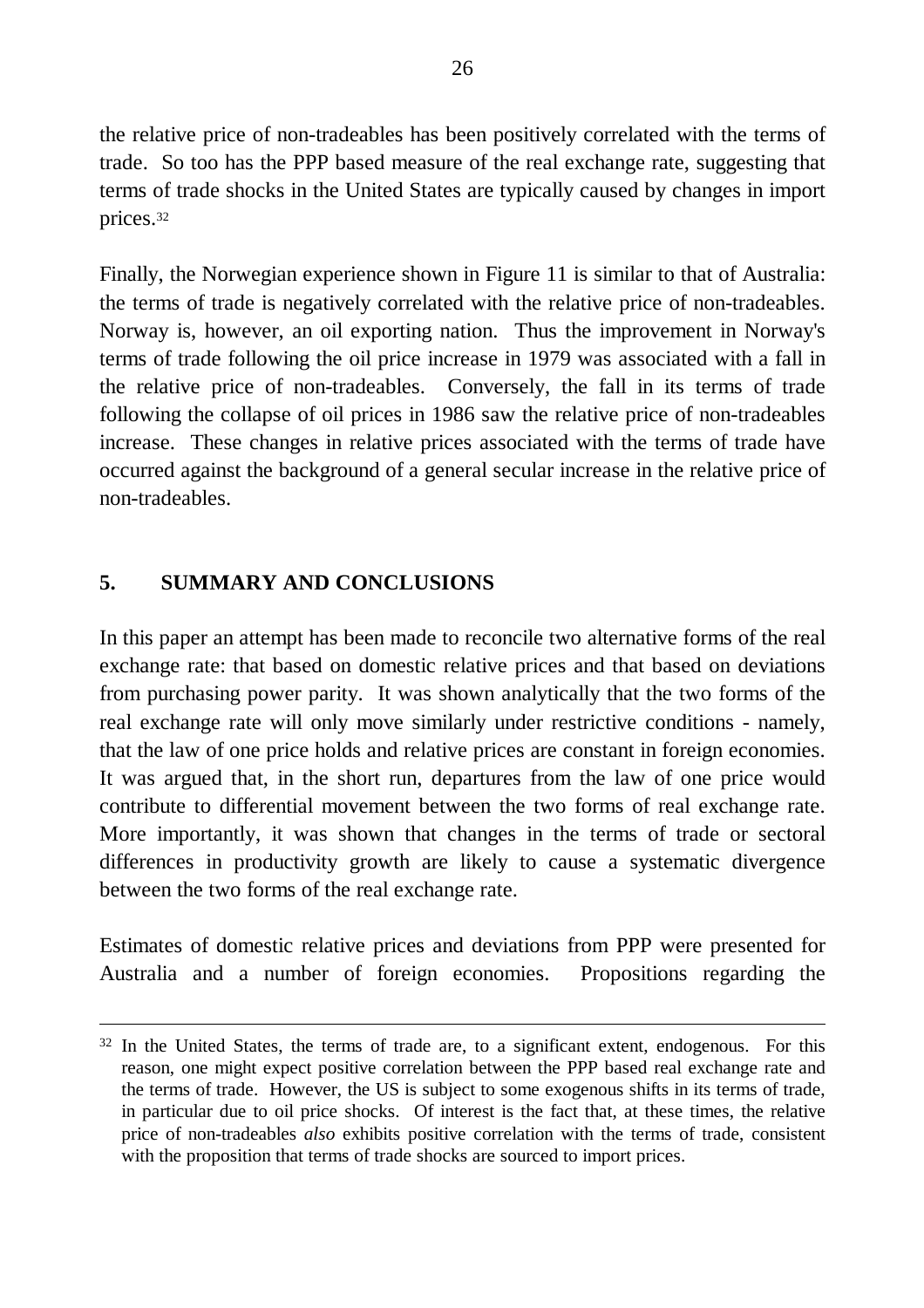relationship between them were, in general, supported by the data. Relative prices were shown to vary abroad, contributing to divergence between the two forms of real exchange rate. In fact, a tendency for a secular rise in the relative price of nontradeables was evident in most countries, consistent with the hypothesis of faster productivity growth in the traded goods sector than in the non-traded goods sector. However, when large movements in both forms of the real exchange rate occurred within a short period of time, the driving force was the terms of trade. Furthermore, for countries whose terms of trade are driven by changes in import prices, it was found that both measures of the real exchange rate moved in the same direction: they were positively correlated with the terms of trade. In contrast, for countries whose terms of trade are driven by export prices, it was found that the two measures of the real exchange rate moved in different directions: relative prices were negatively correlated with the terms of trade whilst the real value of the currency was positively so. Certainly, for Australia, as a commodity exporting nation, divergent movements of the two measures of the real exchange rate were greatest at the time of major changes in the nation's export prices.

These findings raise several issues relevant to the policy maker. These issues centre on the proper interpretation of relative price movements and the efficacy of seeking to alter them.

For some time in public debate, it has been argued that the rise in the relative price of non-tradeables in Australia warrants nominal depreciation of the currency. The argument is along the lines that the trend rise in the relative price of non-tradeables has reduced the competitiveness of the traded goods sector and, hence, led to a larger current account deficit. While the argument that, if all else remains the same, high relative prices of non-traded goods reduce the competitiveness of the traded goods sector is true, all else has not remained the same. In Australia, as elsewhere, the relative price of non-tradeables has shown a secular increase reflecting faster productivity growth in the traded goods sector than in the non-traded goods sector. In fact, the faster is such productivity growth, the faster is the increase in the relative price of non-tradeables likely to be. It is, therefore, incorrect to conclude, simply on the basis of an observed rise in the relative price of non-tradeables, that the Australian dollar is overvalued.

In the short run, however, relative prices can be altered by monetary policy. For instance, an unexpected easing of monetary policy is likely to result in depreciation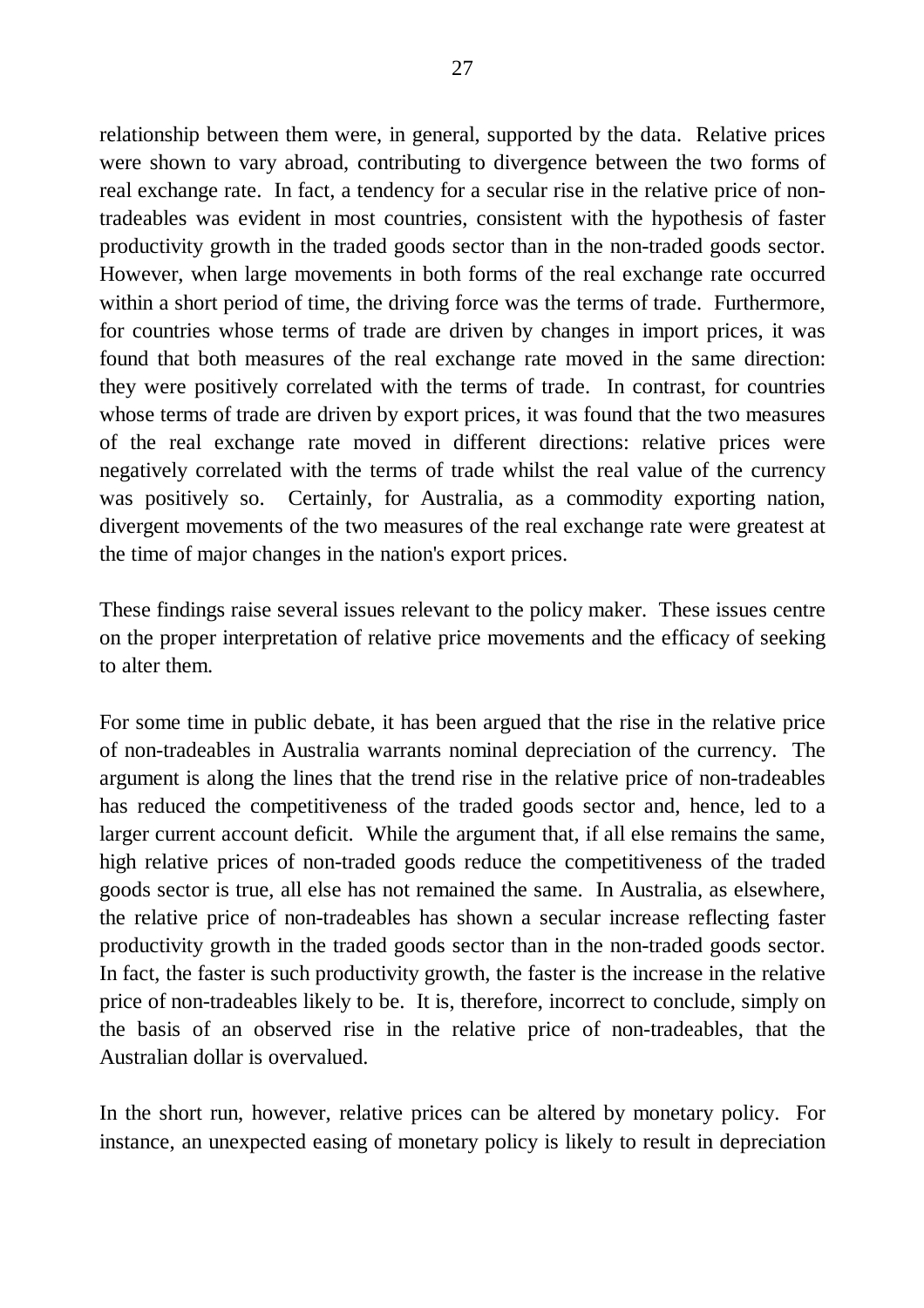of the nominal exchange rate. Assuming some (if not instantaneous) exchange rate pass-through, this will lower the relative price of non-tradeables. With sticky prices, it will also depreciate the PPP based real exchange rate. These falls in the measures of the real exchange rate will generate improvements in competitiveness. Indeed, this improvement in competitiveness is an important part of the monetary transmission mechanism. But, the important point to stress is that this improvement in competitiveness will be only *temporary*, dissipating as the price of non-traded goods rises and relative prices are restored. In some cases, policy makers may wish to engineer such temporary changes in competitiveness. Repeated attempts will, however, result in a sustained increase in inflation and no improvement in competitiveness.

In the longer run, changes in the real exchange rate measures are driven by fundamentals such as shifts in productivity and the terms of trade: they are endogenous and independent of monetary policy. This does not mean that government policy cannot indirectly influence the real exchange rate. However, only actions of government directed at altering the *real* economy will influence the real exchange rate in a sustainable way. Ultimately, efficiency gains that increase the ability of the traded goods sector to attract resources from competing sectors (both domestic and foreign) will induce appreciation of the real exchange rate, however defined.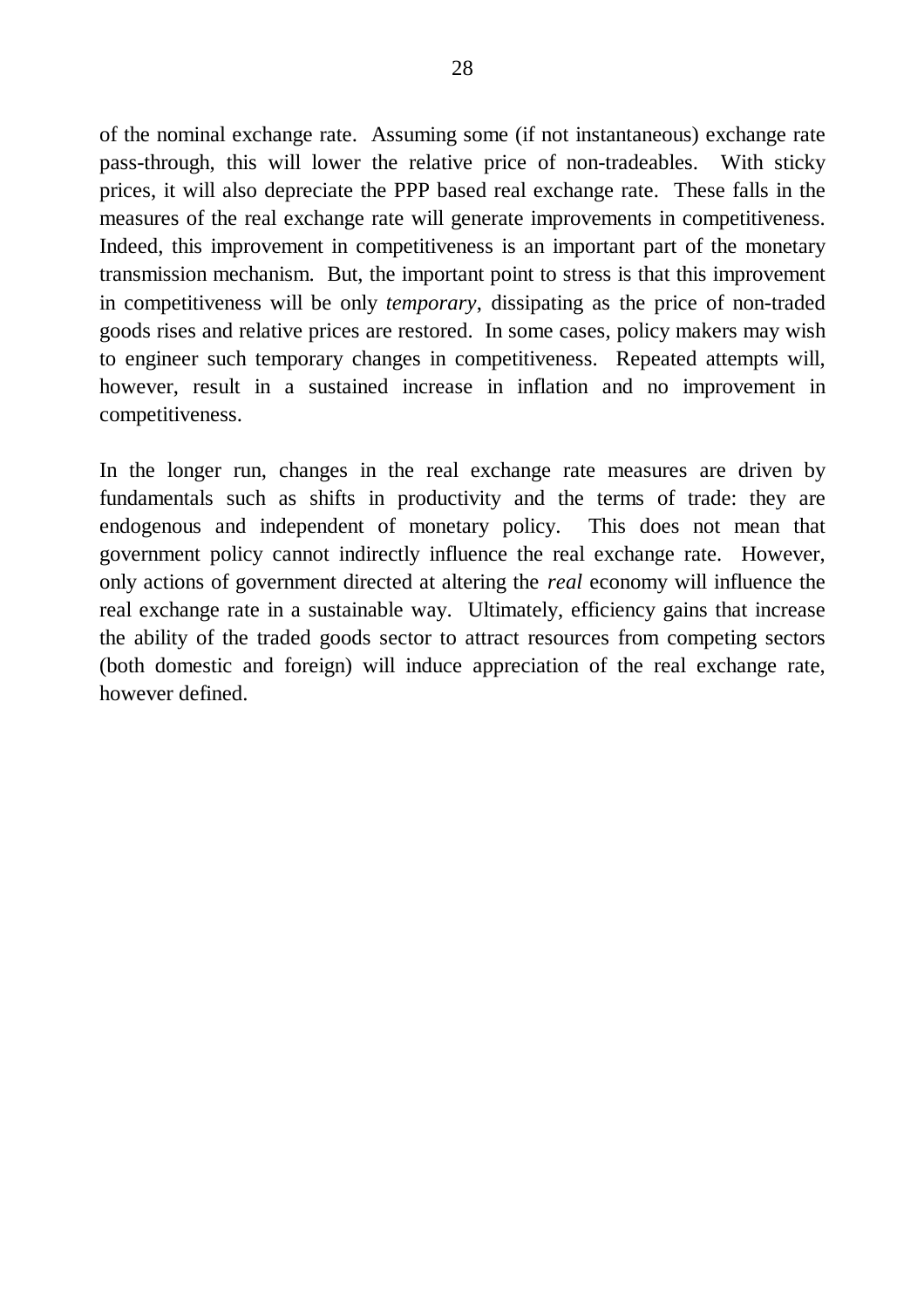## **APPENDIX: DATA**

All data series are quarterly and period averages where relevant. For most countries, data range from 1972:1 to 1992:3.

## **(a) Domestic Relative Prices**

For Australia, the domestic relative price indices are calculated as in Dwyer (1992). Industries are classified as traded if at least 10 per cent of their total supply (total usage) is of exports (competing imports), as represented in the absorption matrix where competing imports are allocated to industries indirectly. The income based measure of GDP is then estimated for each industry and the traded and non-traded goods sectors as a whole. Weights (proportional to each industry's share of sectoral GDP) are applied to disaggregated price data to form price indices for traded and non-traded goods.

For the United States, Japan and Norway, the domestic relative price indices are calculated as the CPI divided by the simple average of the implicit price deflators for exports and imports.

For the Philippines, Pakistan and Korea, indices of unit values of exports and imports are used in place of implicit price deflators.

Source: ABS, Catalogue No. 5209.0, 5206.0, 5302.0 and 5211.0; ABS, unpublished producer prices and expenditure classes of the CPI; OECD, *Main Economic Indicators*; IMF, *International Financial Statistics*; Datastream, Country Sources.

### **(b) Deviations from PPP**

For Australia, this is the Reserve Bank's real trade weighted index. Weights are proportional to the absolute value of trade between Australia and its 22 largest trading partners. The CPI is the measure of price.

For all other countries, the Morgan Guaranty real effective exchange rate is used. This is calculated similarly to the Reserve Bank measure for Australia. It is a real trade weighted exchange rate index with weights proportional to the absolute value of total trade between the domestic economy and a common group of 40 countries (18 industrialised and 22 developing). The wholesale price index of non-food manufactures is the measure of price.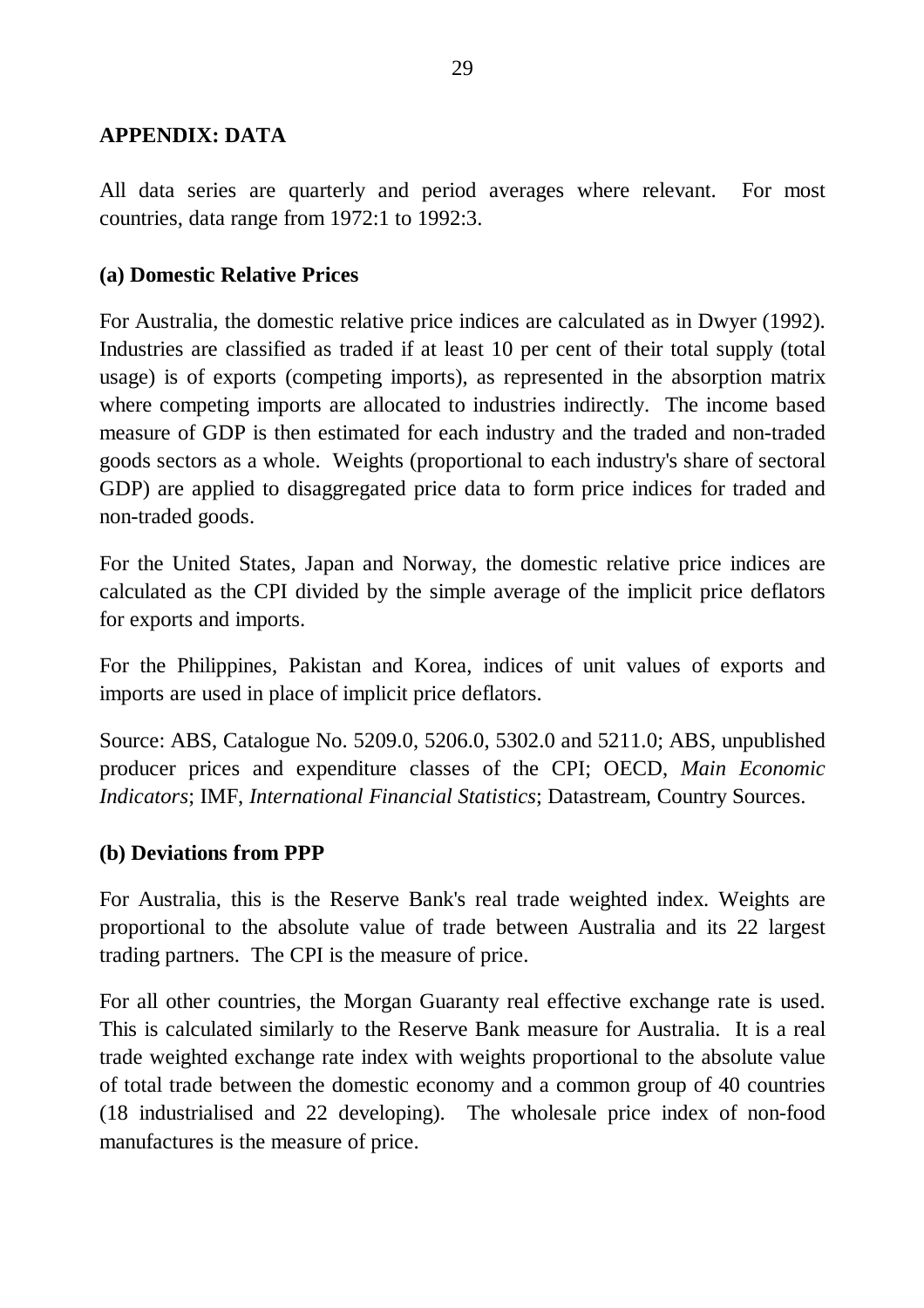Source: Reserve Bank of Australia; Morgan Guaranty, *World Financial Markets*.

## **(c) Terms of Trade**

For Australia, the terms of trade is defined as the ratio of the implicit price deflators for exports and imports of goods and services, adjusted to exclude the prices of computers. For computer imports, the Standard Industrial Trade Classification categories 752 and 75997 are used. For computer exports, only the more general SITC division 75 was available and only from 1978:3.

For the United States, Japan and Norway, the terms of trade is measured as the ratio of the implicit price deflators for exports and imports of goods and services, but without adjustment for computers.

For the Philippines, Pakistan and Korea, indices of unit values of exports and imports are used in place of implicit price deflators.

Source: ABS Catalogue No. 5206.0 and 5302.0; Datastream, Country Sources.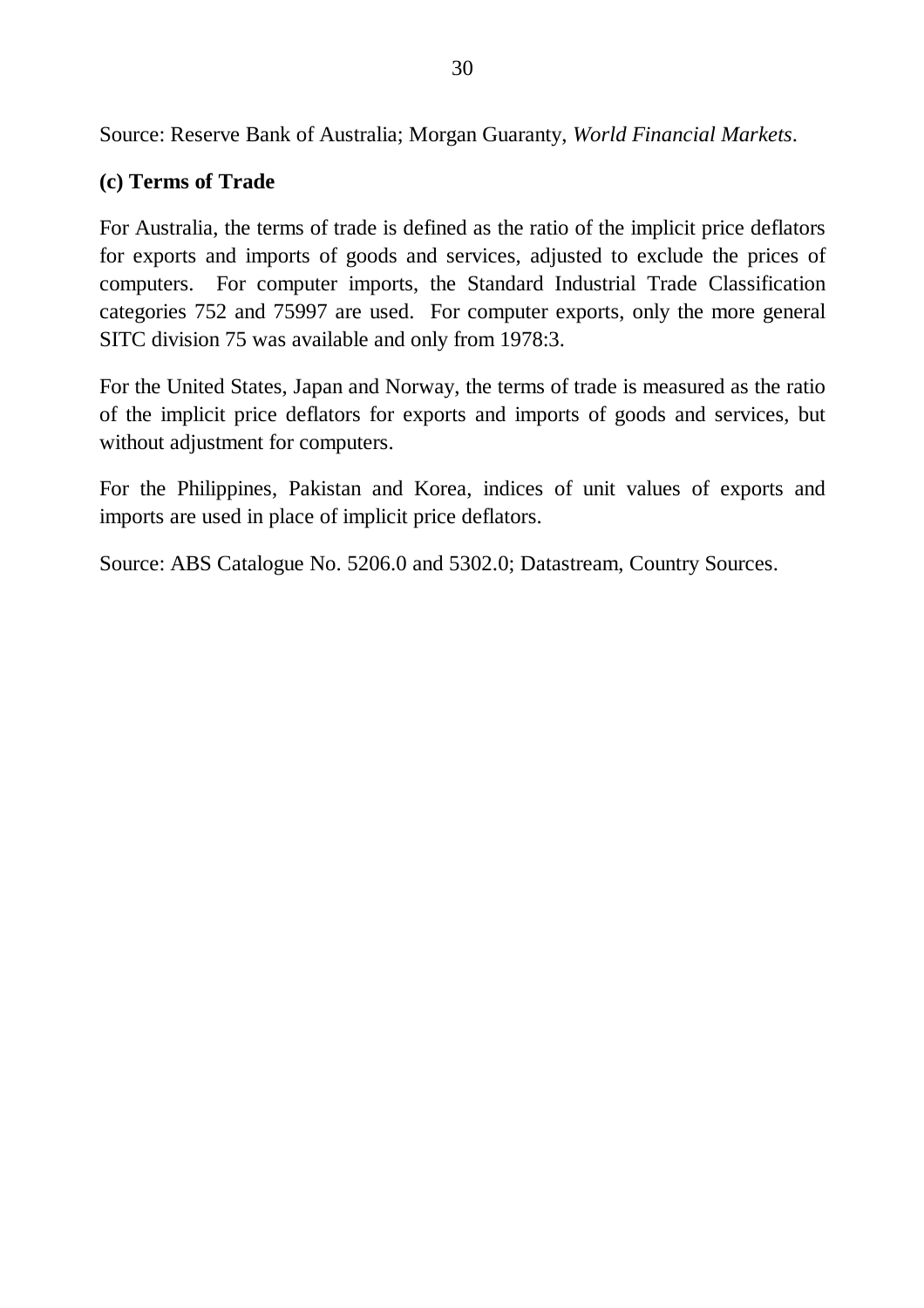#### **REFERENCES**

**Balassa, B. (1964),** "The Purchasing-Power Parity Doctrine: A Reappraisal"*, Journal of Political Economy,* 72 (6), pp. 584-596.

**Blundell-Wignall, A.B. and R.G. Gregory (1989),** Exchange Rate Policy in Advanced Commodity Exporting Countries: the Case of Australia and New Zealand, paper presented to the "International Conference on Exchange Rate Policy in Selected Industrial Countries", IMF, 12-14 October.

**Blundell-Wignall, A.B. and M. Thomas (1987),** Deviations from Purchasing Power Parity: the Australian Case, Reserve Bank of Australia Research Discussion Paper No. 8711.

**Cairnes, J. (1874),** *Some Principles of Political Economy Newly Expounded*, Harper & Brothers, New York.

**Cassel, G. (1918),** "Abnormal Deviations in International Exchanges", *Economic Journal*, 28, pp. 413-15.

**Clements, K.W. and J.A. Frenkel (1980),** "Exchange Rates, Money and Relative Prices: The Dollar-Pound in the 1920s", *Journal of International Economics*, 10, pp. 249-62.

**Dornbusch, R. (1980),** *Open Economy Macroeconomics,* Basic Books, New York.

**Dornbusch, R. (1987),** "Purchasing Power Parity", in *The New Palgrave: A Dictionary of Economics,* Stockton Press, New York.

**Dowrick, S. and D.T. Nguyen (1989),** "OECD Comparative Economic Growth 1950-85: Catch-Up and Convergence", *American Economic Review*, 79, pp. 1010-30.

**Dwyer, J. (1991),** "Issues in the Measurement of Australia's Competitiveness", in K.W. Clements, R.G. Gregory and T. Takayama (eds.), *International Economics Postgraduate Research Conference Volume,* supplement to the *Economic Record,* pp. 53-59.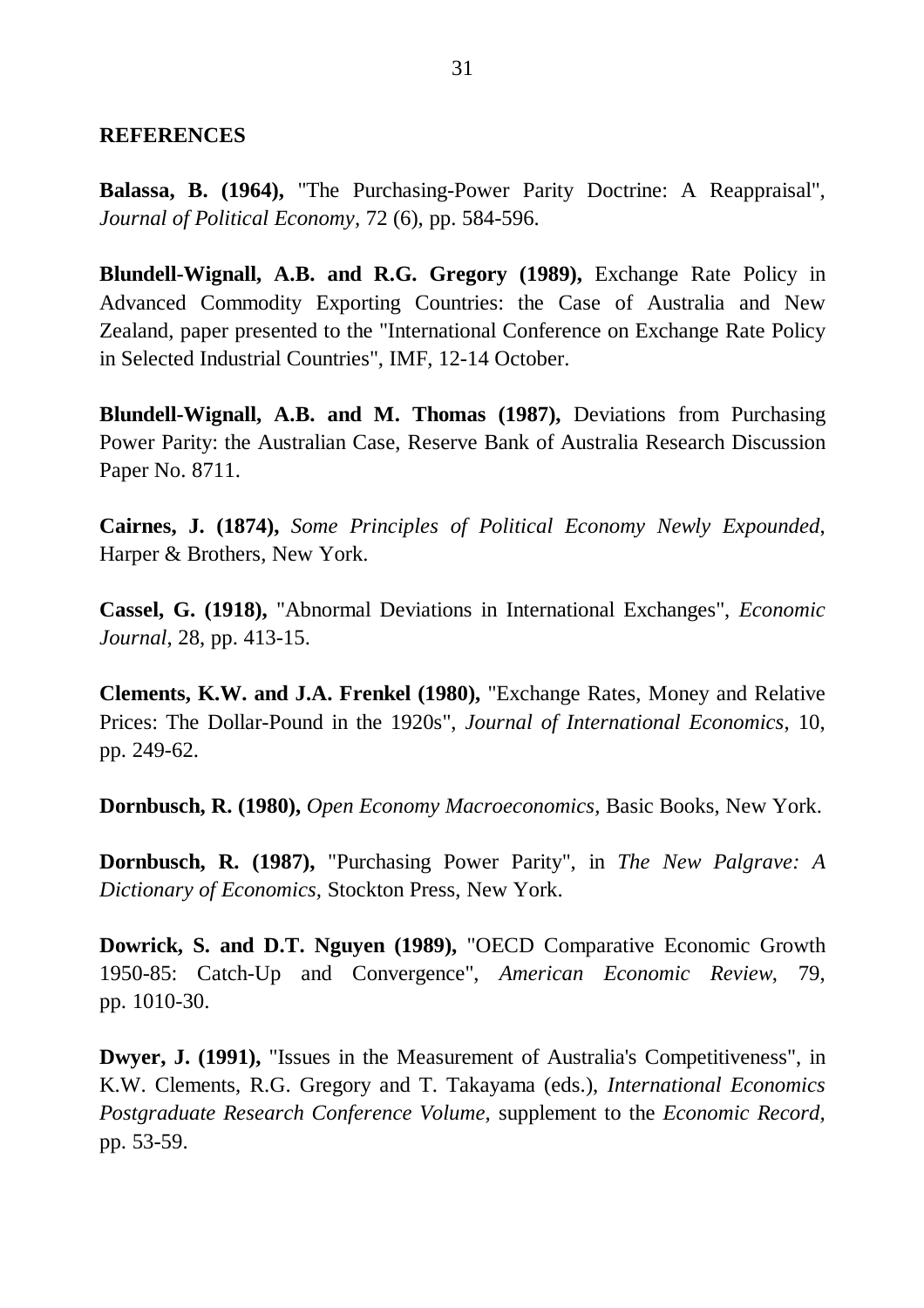**Dwyer, J. (1992),** "The Tradeable Non-Tradeable Dichotomy: A Practical Approach", *Australian Economic Papers*, 31 (59), pp. 443-59.

**Dwyer, J., C. Kent and A. Pease (1993),** Exchange Rate Pass-Through: The Different Responses of Importers and Exporters, Reserve Bank of Australia Research Discussion Paper No. 9304.

**Edwards, S. and S. van Wijnbergen (1987),** "Tariffs, the Real Exchange Rate and the Terms of Trade: On Two Popular Propositions in Economics", *Oxford Economic Papers*, 39, pp. 458-64.

**Goldstein, M.G. and L.H. Officer (1979),** "New Measures of Prices and Productivity for Tradable and Nontradable Goods"*, Review of Income and Wealth,* 25, pp. 413-24.

**Green, H. (1976),** *Consumer Theory*, Macmillan, London.

**Gregory, R.G. (1976),** "Some Implications of the Growth of the Mineral Sector", *Australian Journal of Agricultural Economics*, 29 (2), pp. 71-91.

**Gruen, D.W.R. and J. Wilkinson (1991),** Australia's Real Exchange Rate - Is It, Explained by the Terms of Trade or Interest Rate Differentials, Reserve Bank of Australia Research Discussion Paper No. 9108.

**Heath, A. (1991),** Export Price Pass-Through, Honours Thesis (Economics), University of Sydney, Nov.

**Kravis, I.B. and R.E. Lipsey (1988),** "National Price Levels and the Prices of Tradables and Nontradables"*, American Economic Review*, papers and proceedings of the 100th Annual Meeting of the American Economic Association*,* 78, pp. 474- 478.

**Lattimore, R. (1988),** Exchange Rate Changes and Competitiveness in Australian Manufacturing, Bureau of Industry Economics Working Paper No. 48.

**Lowe, P. W. (1992),** The Impact of Real and Nominal Shocks on Australian Real Exchange Rates, Reserve Bank of Australia Research Discussion Paper No. 9201.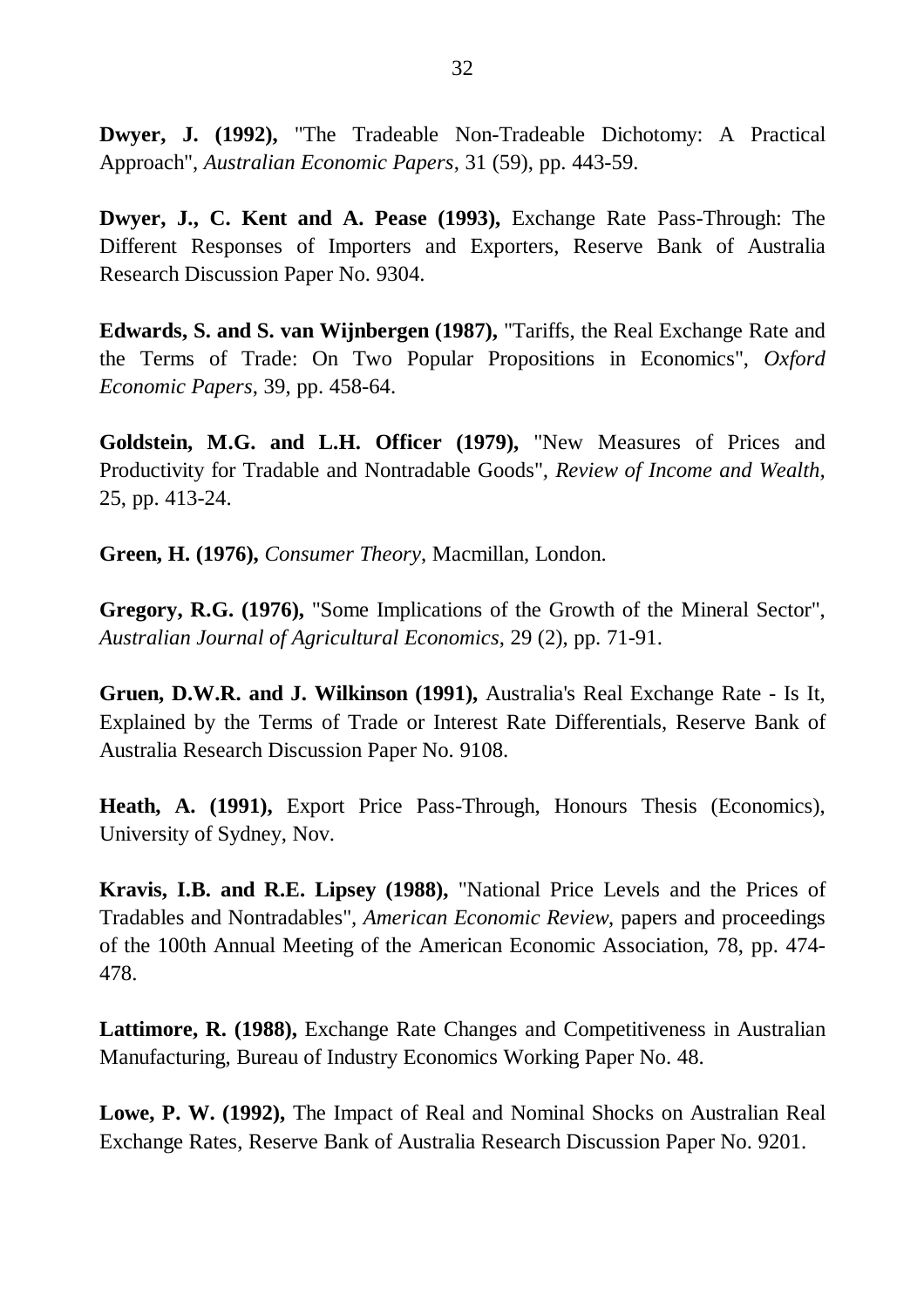**Martin, W. and D.T. Nguyen (1989),** The Terms of Trade and Real Exchange Rates, paper presented to the 18th Conference of Economists, University of Adelaide, 10-13 July.

**McKenzie, I. (1986),** "Australia's Real Exchange Rate During the Twentieth Century", *Economic Record,* 62, pp. 69-78.

**Melliss, C. (1993),** "Tradable and Non-Tradable Prices in the United Kingdom and the European Community", *The Bank of England Quarterly Review,* February, pp. 80-89.

**Menon, J. (1992),** Exchange Rates and Prices: The Case of Australian Manufactured Imports, unpublished Ph.D. dissertation, Institute of Applied Economics and Social Research, University of Melbourne.

**Nguyen, D.T. and W. Martin (1987),** When is the Real Exchange Rate a Useful Concept, paper presented to the 31st Annual Conference of the Australian Agricultural Economics Society, University of Adelaide, 9-12 February.

**O'Mara, L.P., D. Carland and R. Campbell (1980),** "Exchange Rates and the Farm Sector", *Quarterly Review of the Rural Economy*, 2(4), pp. 357-67.

**Officer, L.H. (1976),** "The Purchasing-Power-Parity Theory of Real Exchange Rates", *International Monetary Fund: Staff Papers*, 23(1), pp. 1-60.

**Pitchford, J.D. (1986),**"The Australian Economy: 1985 and Prospects for 1986", *Economic Record*, 62(176), pp. 1-21.

**Reserve Bank of Australia (1988),** "For the Record - Trade Weighted Index", *Bulletin*, October, pp. 21-23.

**Salter, W.E.G. (1959),** "Internal and External Balance: The Role of Price and Expenditure Effects", *Economic Record*, 35(71), pp. 226-38.

**Shann, E. (1982),** The Real Exchange Rate and Competitiveness: Gregory Revisited, paper presented to the 11th Conference of Economists, Adelaide, pp. 23- 27 August.